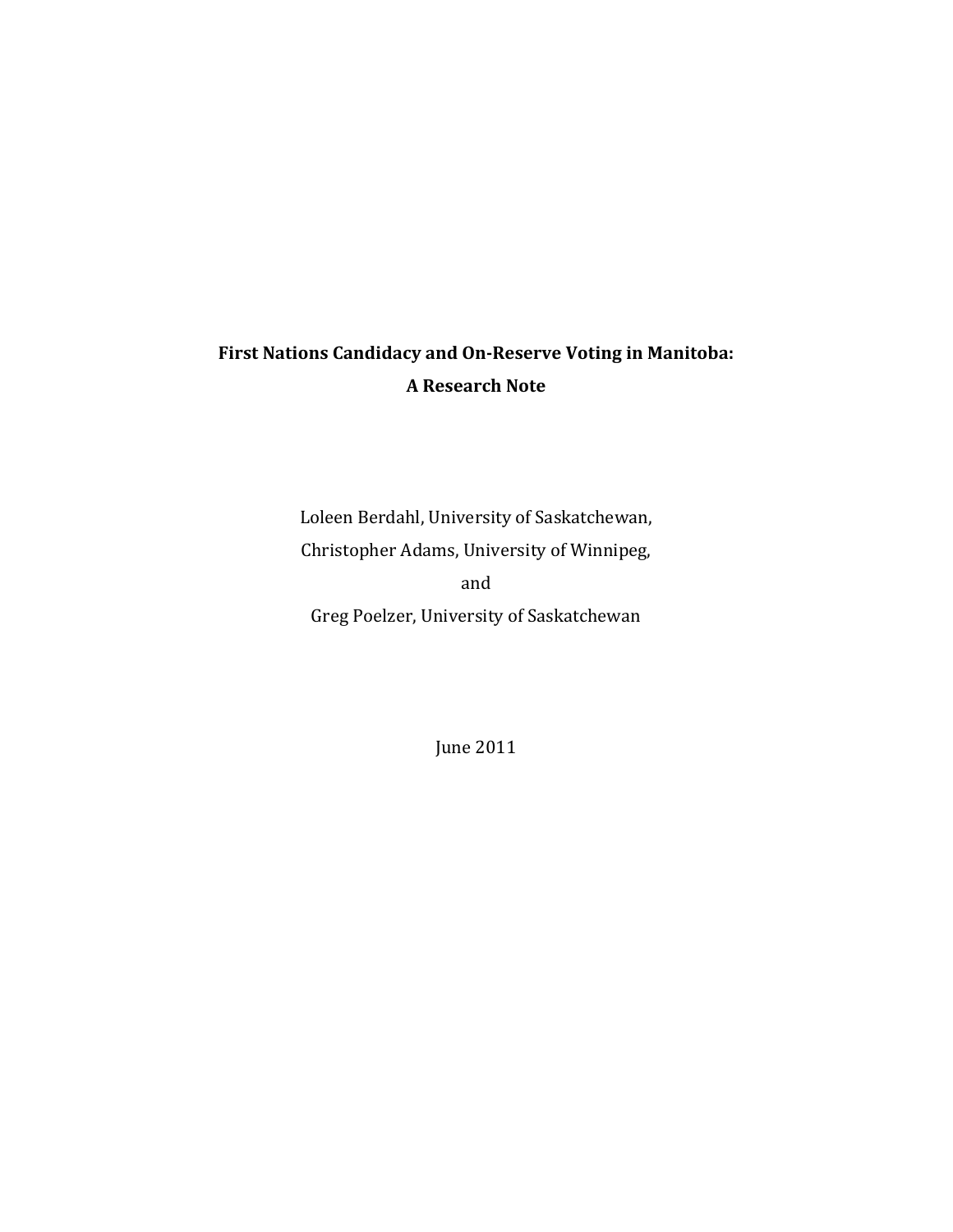## **Introduction**

According to media reports, provincial and federal parties operating in western Canada now pay greater attention to Aboriginal voters.<sup>1</sup> In the 2007 Saskatchewan election, the Saskatchewan Party was reported to have made deliberate overtures to the Aboriginal community (Cuthand 2007) and in the 2009 BC election, "Both the NDP and Liberal party leaders were courting the  $[A]$ boriginal vote during campaign tours" (CBC 2009). More recently, in the 2011 Federal Election, according to *The Globe* and *Mail*, all three of the national parties were making greater efforts to reach out to Aboriginal voters (Wingrove 2011). These efforts produced a record seven elected Aboriginal MPs—five of whom were elected as part of the Conservative governing caucus, including two from Manitoba.

Doing so makes political sense. Given their population size, particularly in provinces with large Aboriginal populations such as Manitoba, Aboriginal voters have the potential for considerable political influence. According to one calculation, by the beginning of the current century the Aboriginal population constituted over thirty percent of the population in eight of Manitoba's provincial electoral ridings, and over fifteen percent of the population in another nine ridings (Silver *et al.* 2005, 3). Thus, with 57 seats in the Manitoba legislature, Aboriginal residents have become a significant presence in almost one-third of the province's ridings. Of importance also is that Aboriginal populations are proportionately very high in the province's five sparsely populated northern electoral districts: Rupertsland (90.5%) Aboriginal), Flin Flon  $(39.4\%)$ , Thompson  $(49.7\%)$ , The Pas  $(69.9\%)$ , and Swan River (38.2%) (Silver *et al*. 2005). 

Despite decades of scholarship exploring the broad topic of political engagement, Canadian understandings of Aboriginal political behaviour remain incomplete. This study aims to expand scholarly interest in the still nascent topic of Aboriginal political engagement in Canada. In recent years greater attention has been paid to the number of Aboriginal candidates running for major political parties at the provincial and federal levels, with questions raised about the potential effect of Aboriginal candidacy on turnout and vote choice. This paper provides an examination into the relationship between Aboriginal candidacy and voting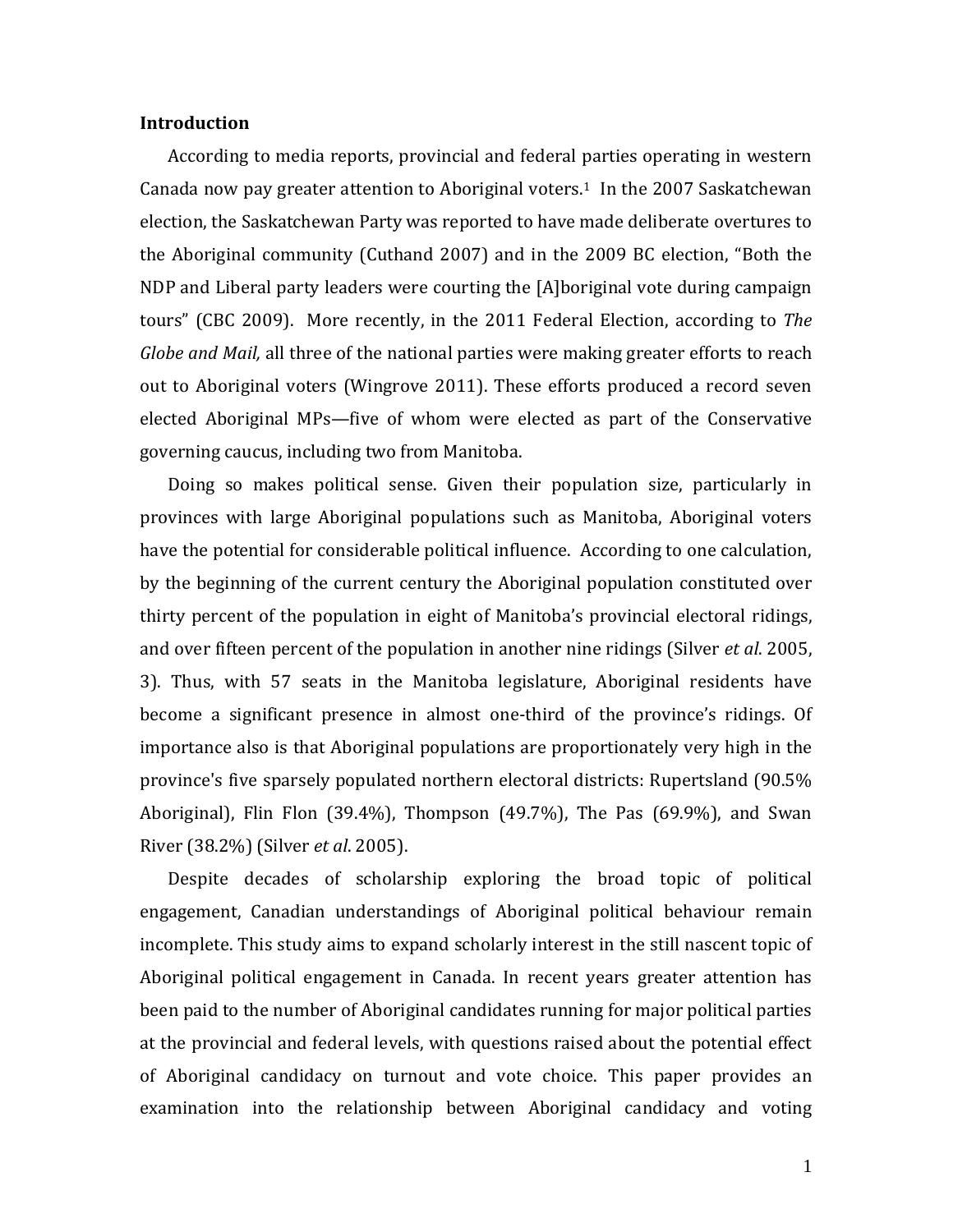behaviour using the 2007 Manitoba provincial election as a case study. Essentially, we ask: "Does the presence of First Nations candidates appear to influence onreserve voting behaviour?"

# **Aboriginal Candidates and Voting Behaviour: Theoretical Considerations**

It is occasionally argued that the presence of Aboriginal candidates can influence on-reserve voting behaviour. Roger Gibbins writes that on-reserve turnout in select constituencies in the 1984 and 1988 federal elections was occasionally higher than expected, "particularly in northern polls, where, not coincidentally, Aboriginal candidates were present" (1991, 160). Based on their analysis of federal voting from 1965-1993 in three Alberta First Nations communities, Russell Lawrence Barsh *et al.* (1997) suggest that the presence of First Nation candidates can improve on-reserve voter turnout, and that the presence of First Nations candidates can increase a political party's on-reserve support. They write, "To the extent that the Tories and Liberals have experimented with local Indian candidates, they have strengthened their Indian support" (1997, 15).

More recently, anecdotal evidence suggests that Aboriginal candidates may increase on-reserve turnout in Manitoba. For example, on the topic of Aboriginal voting, Mia Rabson of the *Winnipeg Free Press* reported: 

Having a local  $[A]$ boriginal candidate can make a big difference. In 2007, when Garden Hill Chief David Harper of Manitoba was running for the provincial Tories in Rupertsland turnout on his reserve was 31 per cent ... Four years earlier, when Harper wasn't on the ballot, turnout was just 13.6 per cent (Rabson 2010).

In another article, and while reflecting on the same constituency election, Rabson discussed Aboriginal candidacy and vote choice: "Harper lost to incumbent NDP cabinet minister Eric Robinson but he gave the Tories their best showing in that riding in years. Robinson's margin of victory dropped to under 900 votes, compared to almost 2,000 in 2003" (Rabson 2008).

While the empirical evidence is scant, there are theoretical reasons to suspect that the presence of Aboriginal candidates may influence voting behaviour.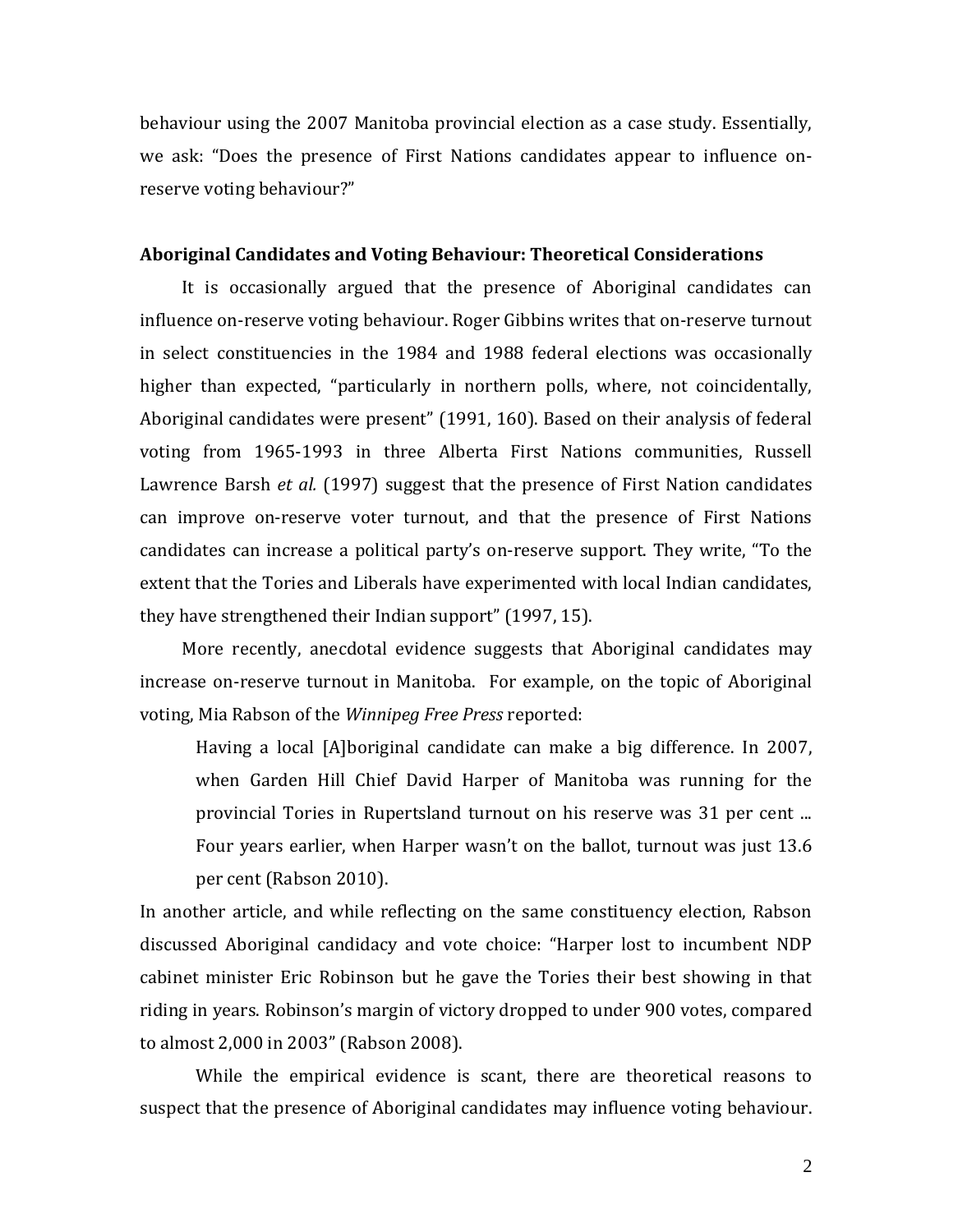Previous research regarding, for example, gender and ethnic identity has found that voters may be more likely to vote for someone who shares their personal demographic characteristics. In other words, voters have been found to practice what can be termed "affinity voting." For example, it is suggested that a "gender affinity effect" can occur by which female voters compared to male voters are more favourably disposed to female candidates (see, for example, Dolan 2007). Similarly, racial/cultural affinity effects have been found; for instance, self-identified Latino voters in the United States are more likely to vote for Latino candidates (Stokes-Brown 2006). 

If affinity voting exists, we would expect an elevated turnout among Aboriginal voters when there are Aboriginal candidates, and a relatively higher tendency towards voting for these candidates. It is along these lines that Gibbins  $(1991, 160)$  asserts that "turnout rates for Aboriginal communities could be significantly increased if the political parties would nominate more Aboriginal candidates, and if they would do so in circumstances where such candidates stood a reasonable chance of success." Similarly, Jennifer Dalton writes "Aboriginal peoples may be more likely to participate in Canadian electoral politics if there are candidates with whom they can relate, both politically and culturally; these candidates are also considered potentially more effective in advancing community interests" (2007, 259).

Affinity voting may also be linked to how we rely on social cues rather than technical information when making voter choices. Research done by Monika McDermott reveals how voters will make assumptions about candidates based on gender and race (McDermott 1998). While some argue that individuals who are less well informed are more likely to rely on such informational shortcuts, researchers such as Fred Cutler have found that even well-informed voters are influenced by socio-demographic cues (Culter 2002). Therefore, from these and other findings relating to affinity voting, we expect also that Aboriginal voters may use social cues when making choices about their vote.

Within the affinity voting process, Aboriginal voters may simply be more comfortable (or trusting) when they encounter Aboriginal candidates. Alfred and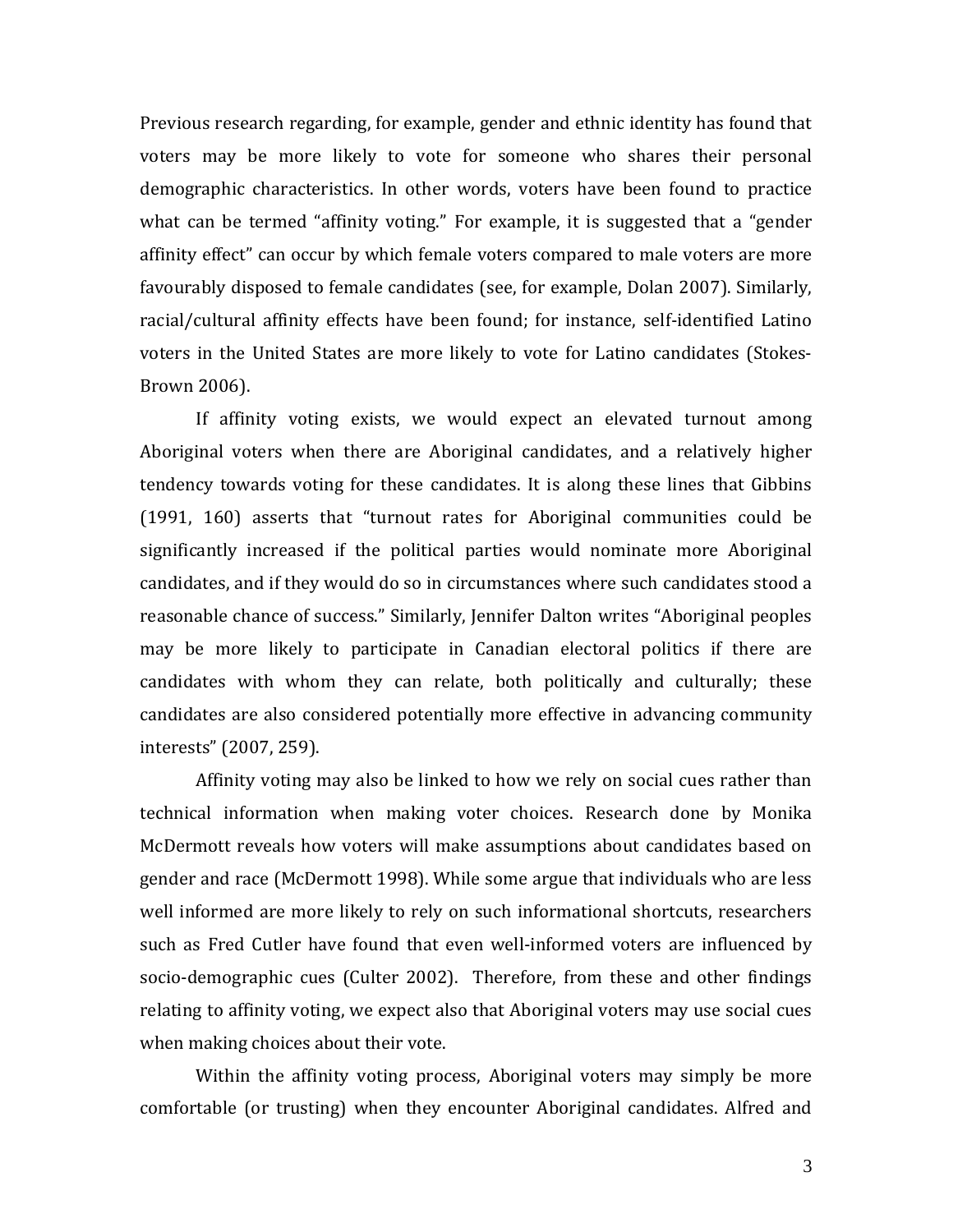Corntassel  $(2005)$  argue that the electoral process is alien to Indigenous communities and their own political culture, and Howe and Bedford (2009) find that Aboriginal Canadians report a low confidence level in Canadian political institutions, and this has a negative influence on voter turnout.

Such findings are not surprising. After all, while Métis people and non-status Indians were always legally able to vote, it is only since the 1950s that Manitoba's on-reserve First Nations were allowed to vote in provincial elections. At the time that Manitoba entered into Confederation, Treaty Indians who met the general qualifications for citizens of the province were able to vote in the first provincial election of 1870. However, in 1886 the *Manitoba Election Act* was revised to exclude any Indian who received annuity from the Crown, thereby disenfranchising First Nations Manitobans who received Treaty benefits (those who relinquished Treaty status could vote). This was revised in 1931 to recognize the voting rights of those serving in the Armed Forces and veterans. It was not until two decades later, in 1952, that all First Nations of voting age were provincially re-enfranchised (Adams, 2008, 117; Elections Manitoba 2007, 197; Friesen et al. 1996, 68). Therefore, it is reasonable to assert that many First Nations voters grew up in households where the parents and other adults were not allowed to vote, and in turn were not politically socialized in the same way as those raised in other households within the general population, including those headed by New Canadians who were immediately enfranchised upon receiving their Canadian citizenship.

What children learn in their family environment will influence later behaviours (Lenski and Lenski 1982, 31; Mackie 1986), including, no doubt, a propensity to vote. Based on their own research findings regarding the views of young Aboriginal people regarding political participation, Taiaiake Alfred *et al.* (2007, 7) tie together early learning with the need for Aboriginal candidates, and report that in addition to what happens at home, many youth who were interviewed "argued that supporting, encouraging and voting [for] Aboriginal candidates was paramount." 

Looking beyond affinity voting, Aboriginal candidates may also influence voting behaviour by their activities during the campaign, including community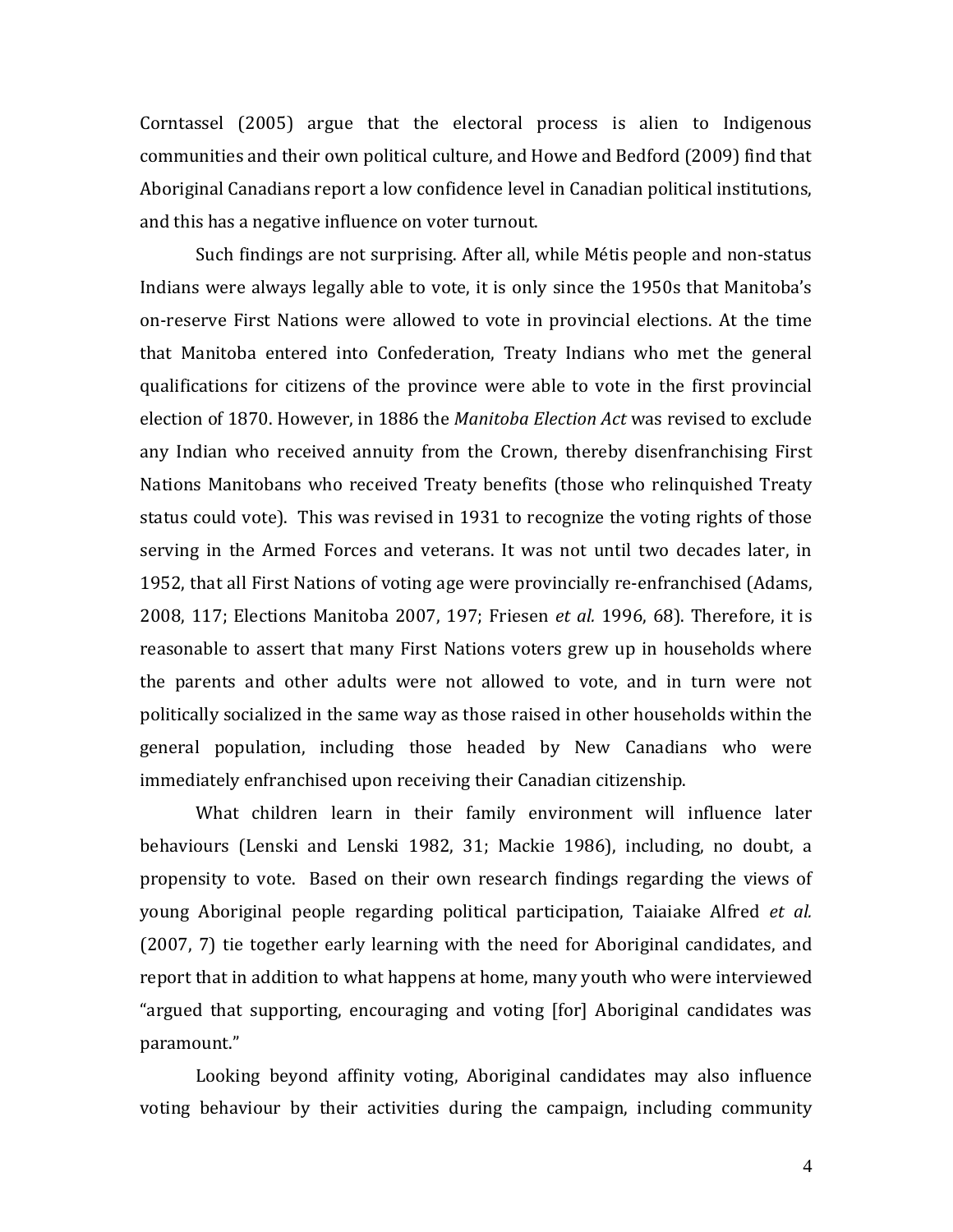engagement (Guerin 2003). For example, research has shown that individual contact can increase voter turnout rates, and face-to-face contact through personal canvassing helps to mobilize potential voters (Gerber and Green 2000). If Aboriginal candidates are more likely than non-Aboriginal candidates to campaign and canvass on-reserve, the presence of Aboriginal candidates may result in increased onreserve voter mobilization.

Finally, Aboriginal candidates may enjoy the support of Aboriginal political elites, and these elites may help to mobilize voters both to turn out and to vote for the Aboriginal candidate. Ethnic mobilization theory, an approach pioneered by theorists such as Fredrik Barth and applied by scholars such as Cornell (1988) and Nagel (1997), encompasses the idea that through shared historical experiences, racial, linguistic, religious and other markers, ethnic elites are at times able to mobilize members of a particular group in the pursuit of collective objectives. It is therefore highly plausible that Aboriginal elites are able to mobilize Aboriginal voters toward Aboriginal candidates by appealing to Aboriginal identity. Such an identity is linked to the fact that First Nations people, both in Manitoba and across Canada, have a unique and well-documented political history of disenfranchisement, assimilation and segregation including the establishment of reserves, band governments, and residential schools, and a range of other provisions in the *Indian Act*, among other things. While the promotion of identity can sometimes promote political participation, ironically, by setting First Nations people apart from the rest of society through numerous social and institutional measures, contradictory segregationist politics reinforced the politics of "otherness" and a weaker attachment to the existing electoral, governing institutions, including Parliament, and even Canada as a nation-state (Comeau and Santin 1995, Poelzer 1996, Soroka *et al*, 2007, 26) and a relatively stronger attachment to First Nations political communities. 

It should be further noted that kinship and family ties continue to play a much more important role in First Nations political life than is the case in the broader Canadian society. These ties not only help reinforce distinctive political identity, but also serve as important mechanisms both for the transmission of political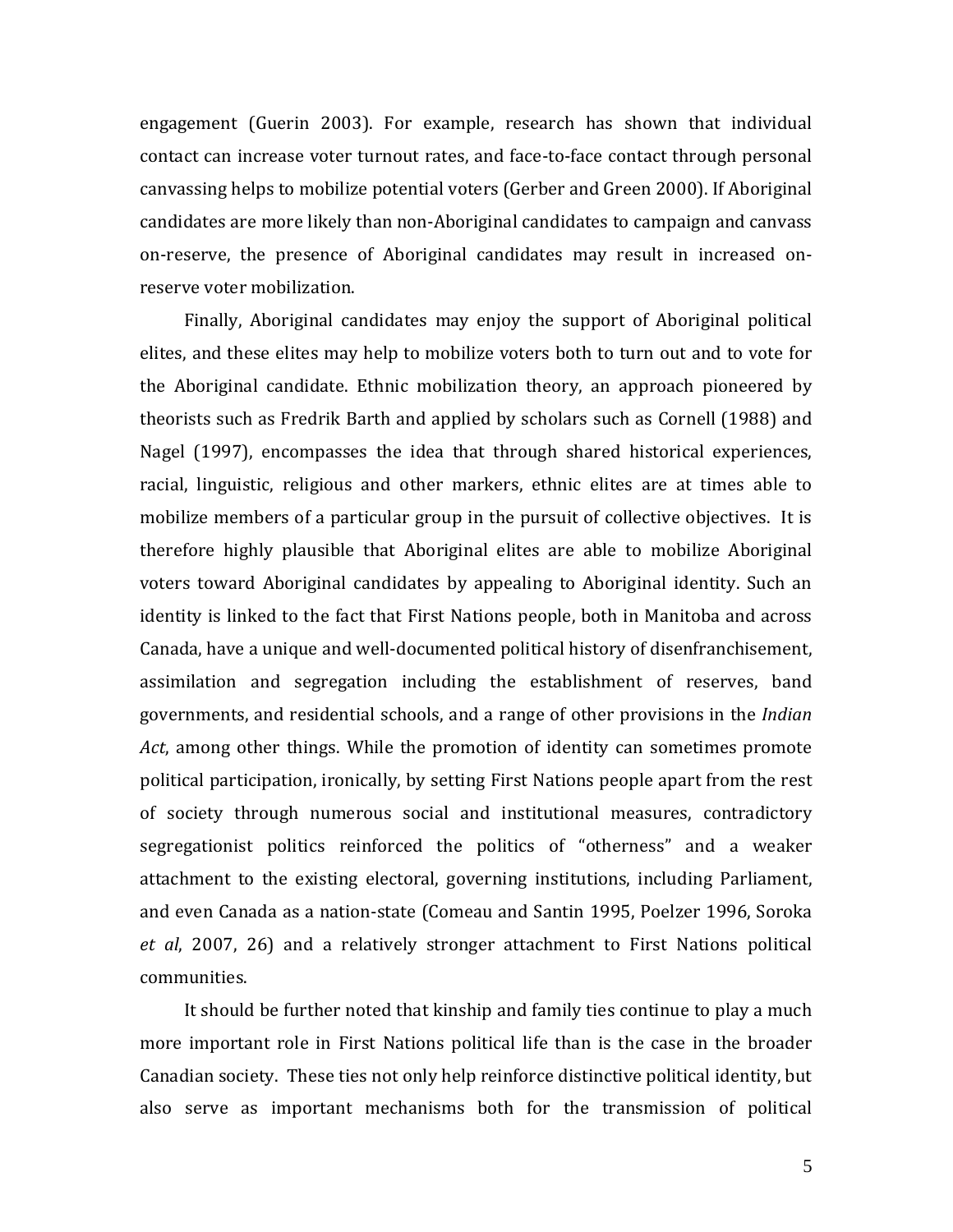information and in the mobilization of political support, including electoral support. The role that kinship and family ties play in the political party and political candidacy support, if any, requires empirical study.

It should be said that not everyone believes that Aboriginal candidates have a positive influence on Aboriginal voting behaviour. Kiera Ladner is sceptical about this influence on both turnout and political participation, while noting also that some Aboriginal candidates even experience backlash "on the basis that they had failed to live as members of their nation" (2003, 24). Alternative forms of action may bring about more meaningful outcomes, including developing the organizational capacity of First Nations governments and institutions to further the interests of Aboriginal peoples (Ladner, 2008; Sawchuk, 1995). Another cautionary perspective comes from those writing about women and elections who argue that women candidates (or those representing other socially marginalized groups) are often placed in "unwinnable" ridings while bolstering the party's need to exhibit its sense of equality. In other words, the parties are exploiting these candidates. To make these actions meaningful, it is argued, these candidates need to be put forward in ridings where there is a realistic chance of success (Bashevkin, 1993; Sampert, 2011). These perspectives certainly have merit; however, at this stage of the research, we limit our analysis to the impact of Aboriginal candidacy, and leave it to others to further explore these other important issues.

#### **Methodology**

While there are both theoretical and anecdotal reasons to believe that Aboriginal candidacy may influence Aboriginal voting behaviour, this relationship has yet to be considered empirically. The lack of statistically reliable research likely reflects two practical constraints. The first challenge is data availability. Political participation surveys with sufficiently large and reliable samples of Aboriginal respondents are rare, and survey data relating to this topic that can also be correlated with information on local candidates simply do not exist. As a result, using electoral returns data is the only option that is currently available for testing the linkage between Aboriginal candidacy and voting behaviour. This can be done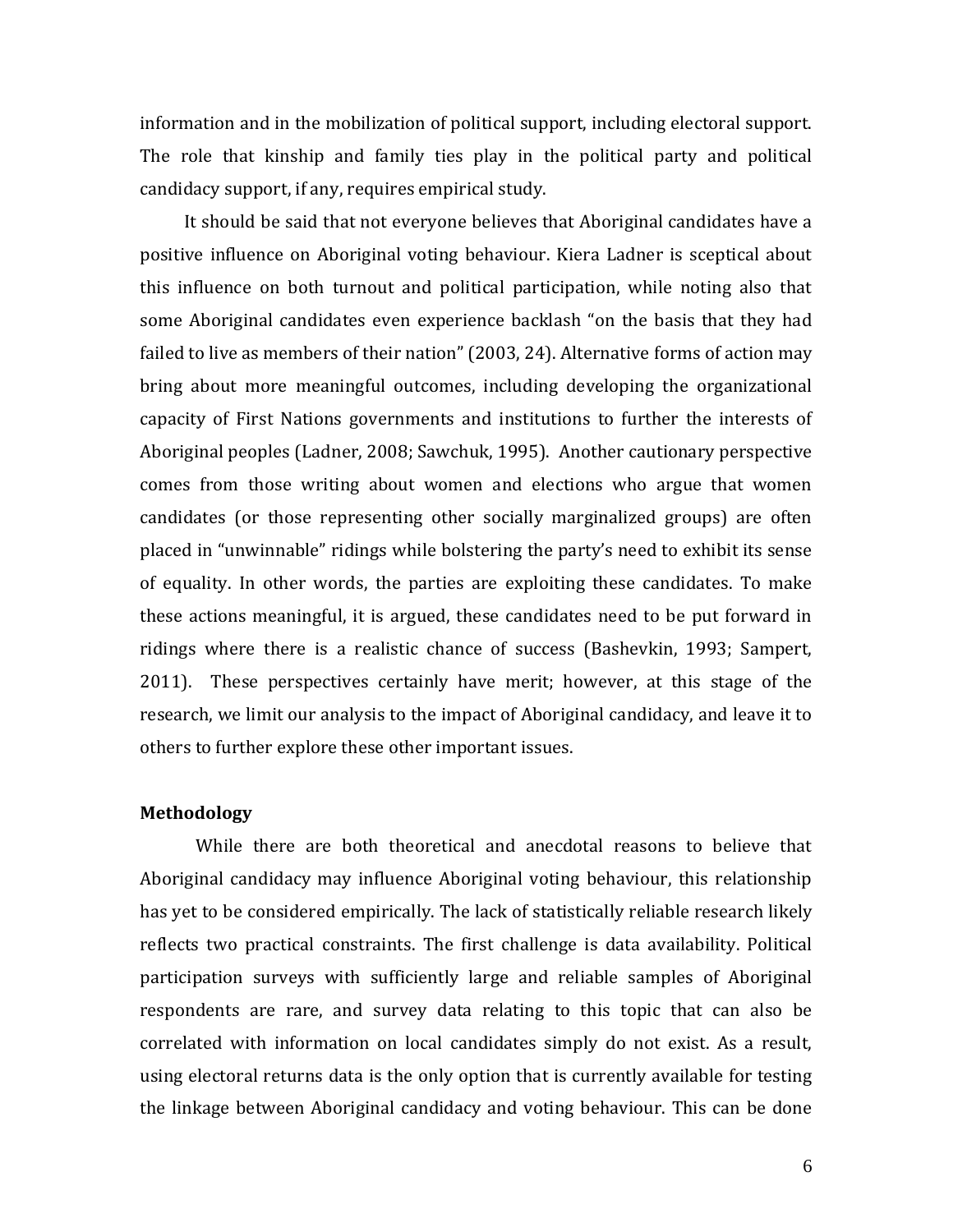by identifying the on-reserve poll results within the aggregate electoral returns data that are collected by Elections Canada or those of similar provincial agencies. This approach is not new, and has been used extensively to study on-reserve voter turnout and vote choice in Canada (see, for example, Bedford and Pobihushchy, Barsh *et al.* 1997, Bustros (as cited in Guérin 2003), Pitsula 2001, Bedford 2003, Guérin 2003, Kinnear 2003, and Dalton 2007).

There are a number of advantages for using electoral returns to conduct an analysis of the influence of Aboriginal candidacy. It allows for us to study the full population rather than samples, it allows us to explore behaviour at the constituency-level, and it allows us to consider actual, as opposed to self-reported, voting behaviour. (Self-reported voter turnout is usually inflated, as made evident in a post-election poll of 1,000 Manitobans in which 69% of adults said they had voted in the  $2003$  provincial election when the actual turnout was  $54\%$  (Probe Research,  $2003$ ). At the same time, it must be noted that because electoral returns are aggregated rather than reported as individual data, it is difficult to assess precisely the connection between variables such as age, gender, or socio-economic status on voting behaviour. Nor can the electoral returns data be used to differentiate the First Nations voters from non-First Nations voters in polls that are not exclusively on-reserve, and it is not possible to use these data to determine broader Aboriginal (including off-reserve First Nations, non-status Indian, Métis and Inuit) voting patterns. 

A second challenge for those seeking to examine the influence of Aboriginal candidates on Aboriginal voting behaviour is that, in any given election, the number of Aboriginal candidates is very small; just as women and visible minorities are proportionately underrepresented in provincial and federal elections (Bashevkin, 1993, Young and Campbell, 2001), so too are there fewer Aboriginal candidates than their population in many parts of the country would warrant, with an example being the 2005 BC provincial election which included only four ridings in which Aboriginal candidates were running (Smith 2006, 2).<sup>2</sup> Complicating matters is the fact that electoral returns analysis is limited to those constituencies that include reserves; as some Aboriginal candidates run in ridings that do not include reserves, such as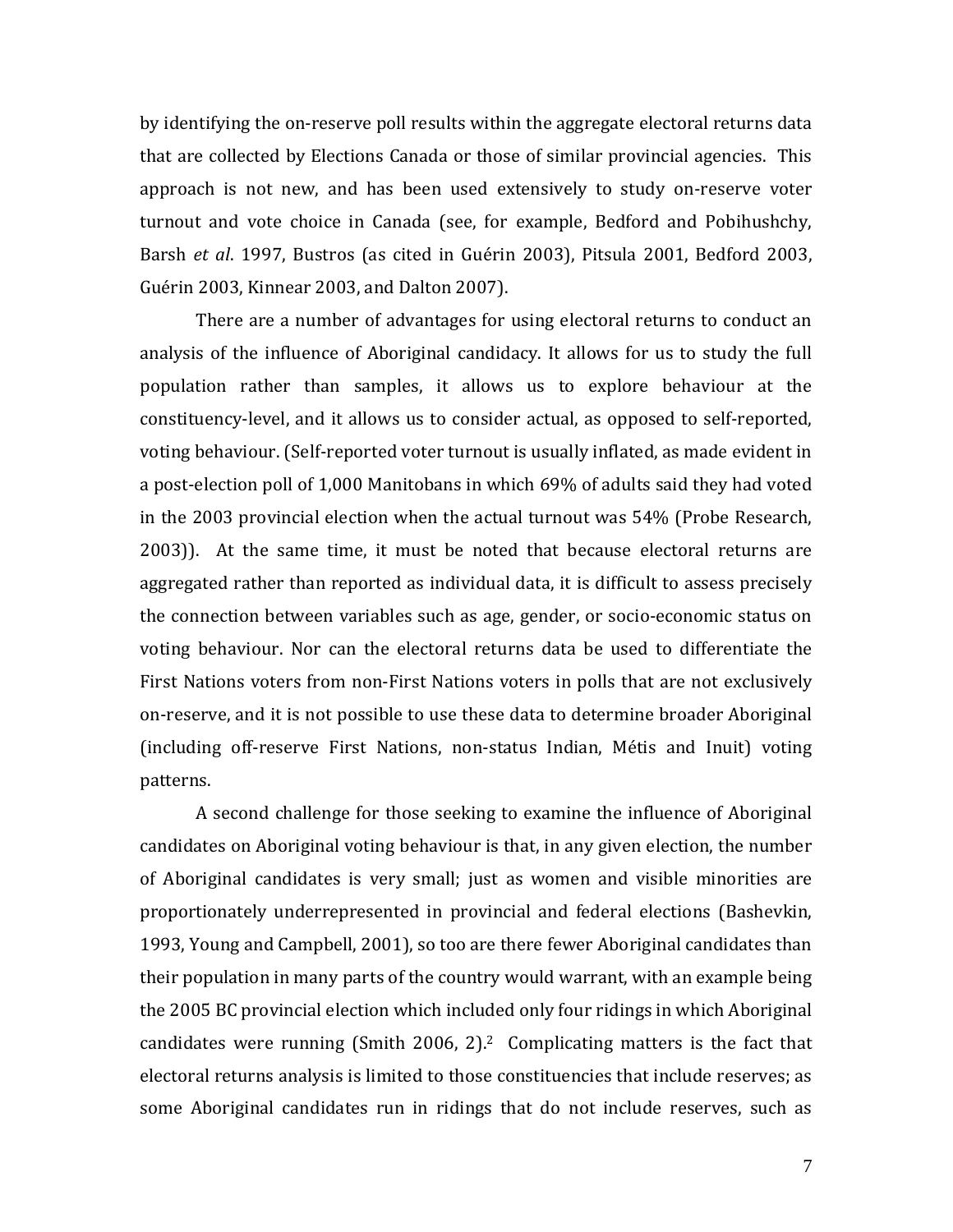cities, the number of cases available for analysis is reduced even further. Overall, "small N-sizes" signify a limitation on the conclusions we may draw on the influence of Aboriginal candidates on on-reserve voting behaviour. Worth noting is that research on gender affinity voting also began with the analysis of small case numbers; for example, Eric Plutzer and John Zipp's 1996 analysis of voting for female candidates in the 1992 American election considered 14 candidates for governor or US Senator – a record number of female candidates at the time.

The 2007 Manitoba provincial election presents us with a good opportunity for examining the relationship between Aboriginal candidacy and on-reserve voting behaviour. Information provided to the research team by the three major political parties, the New Democratic Party (NDP), the Progressive Conservatives (PC) and the Liberals, identifies a total of eleven Aboriginal candidates who ran for one of the three parties in constituencies containing reserves. Nine of these eleven Aboriginal candidates were First Nations and two were Métis; given that Aboriginal status may have bearing on possibility of affinity voting, we have limited our analysis to the nine First Nations candidates.

The nine First Nations candidates included in this study ran for office in six constituencies; four of these constituencies, Russell, Ste. Rose, Swan River and Thompson, had one First Nations candidate, one constituency, The Pas, had two First Nations candidates, and, in one constituency, Rupertsland, all three parties put forward Aboriginal candidates. In a manner that is consistent with the research discussed earlier with regard to on-reserve voting, we consider on-reserve voting behaviour by analyzing aggregate electoral returns data arising from the 2007 Manitoba election based on a poll-by-poll list provided by Elections Manitoba. Results from the election in each riding were divided into two distinct categories: those from on-reserve polling stations and those from non-reserve polling stations. In total, fifteen of the province's 57 constituencies contain on-reserve polls. All registered voters in the on-reserve polls are presumed to be First Nations onreserve residents<sup>3</sup> while, at the same time, on-reserve polls for which Election Manitoba notes the data "may include some off reserve voters" are assigned to the non-reserve category.<sup>4</sup> Of course, non-reserve polls include non-Aboriginal voters as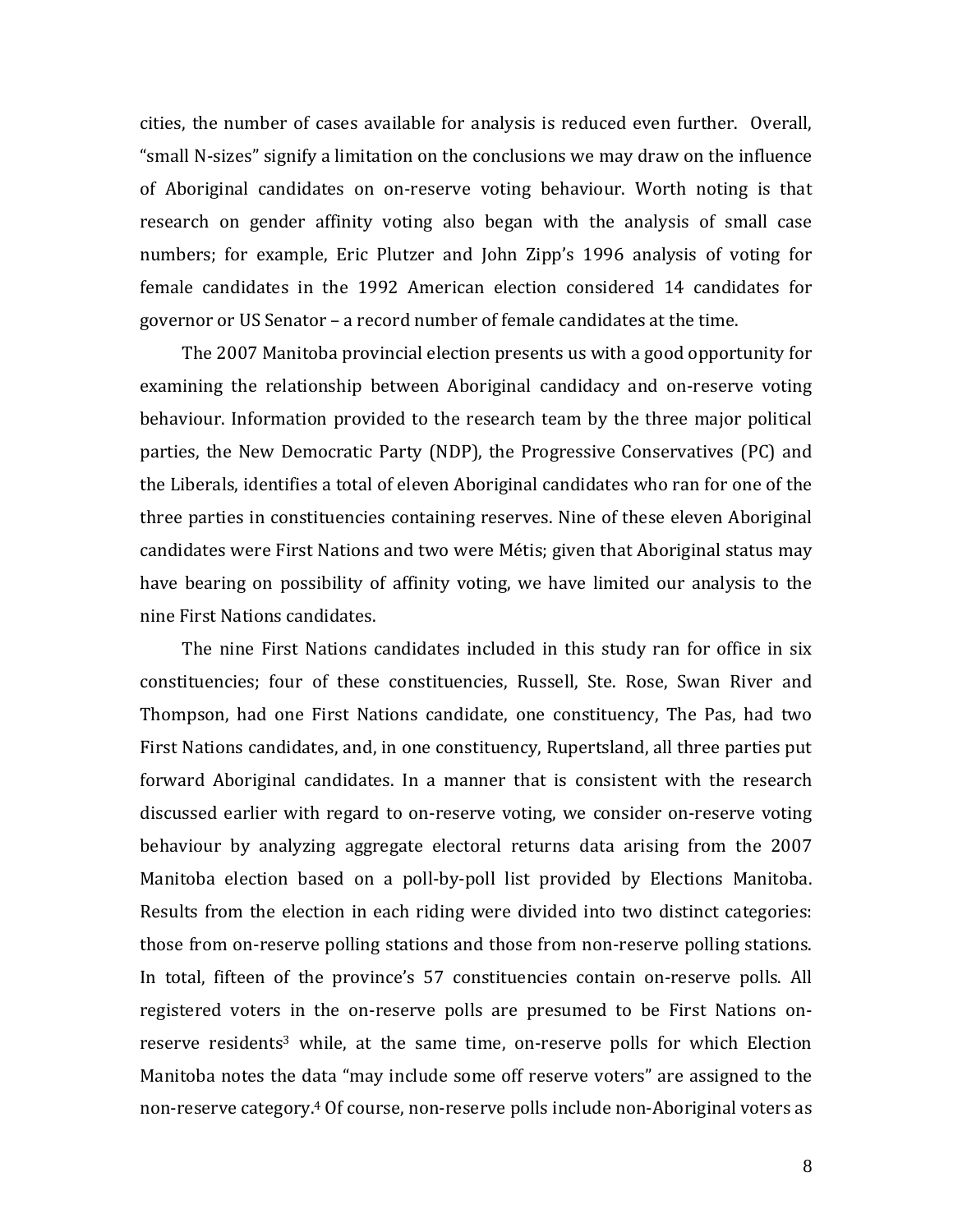well as First Nations persons living off reserve, as well as other members of the Aboriginal population, including non-status Indians and Métis. It must be stressed that this analysis therefore is aimed at on-reserve voting only; no claims are made that the results extend to Aboriginal populations living in a non-reserve setting.

Two other cautions should also be noted. First, the data do not allow for causal analysis. If on-reserve turnout is higher and/or if on-reserve vote choice differs in ridings with First Nations candidates, this may reflect the influence of First Nations candidacy, yet other factors may also explain the relationship and should also be considered. Second, this analysis is put forward as a starting point for discussion and a basis for future research. By analyzing a single provincial election, we do not presume to put forward universal principles or statements.

#### **First Nations Candidacy and On‐Reserve Voter Turnout**

Our analysis of aggregate electoral returns data for the 2007 Manitoba election confirms previous research regarding on-reserve voter turnout: large differences are found between on-reserve and non-reserve polls, with on-reserve polls across Manitoba having a turnout rate of only 27.8%, and non-reserve polls across the province having a turnout rate of 58.0%. Yet can we say the presence of First Nations candidates promoted higher on-reserve turnout in the 2007 provincial election? In other words, was on-reserve turnout higher in constituencies that featured First Nations candidates?

The 2007 Elections Manitoba data do not provide support for the argument that the presence of a First Nations candidate is related to increased on-reserve turnout. Looking at each of the individual fifteen constituencies in which there were on-reserve polling stations (Table 1), it is seen that there is considerable variation in on-reserve turnout rates, with on-reserve polls having turnout rates ranging from 15.0% (Carman) to 57.5% (Selkirk). Furthermore, while some of the ridings with higher than average on-reserve turnout featured First Nations candidates (Russell, Swan River), other ridings with higher turnout had no First Nations candidates to choose from (Dauphin-Roblin, Portage La Prairie, and Selkirk). The average turnout for on-reserve polls with no First Nations candidates was 25.7%, while the average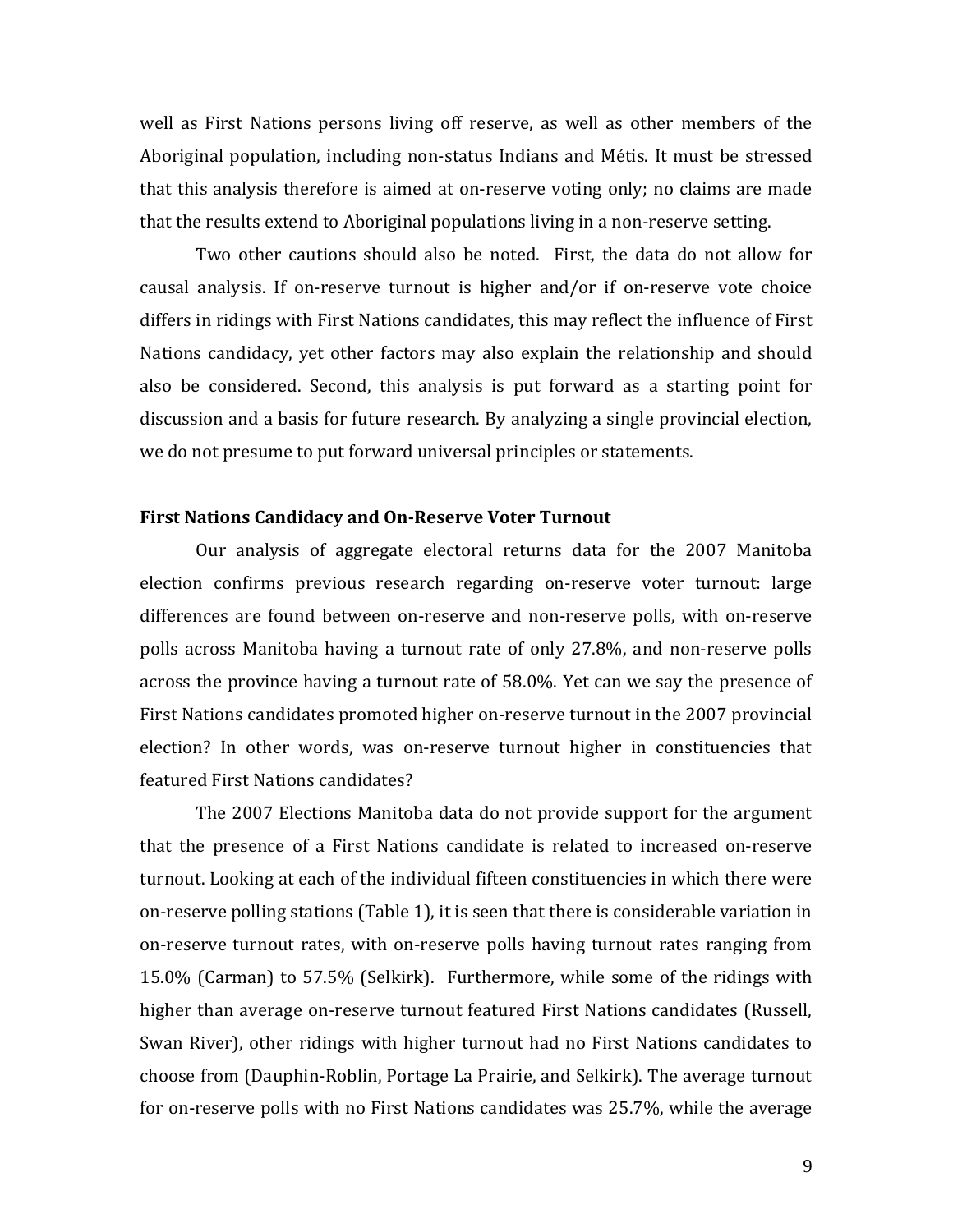turnout for on-reserve polls with one or more First Nations candidate was 28.7%. Overall, the results provide only limited support  $-$  if that  $-$  for the idea that the presence of First Nation candidates positively influences on-reserve turnout.

|                                   | On-reserve Turnout |  |  |  |  |  |
|-----------------------------------|--------------------|--|--|--|--|--|
| <b>0 First Nations Candidates</b> |                    |  |  |  |  |  |
| Arthur-Virden                     | 20.6%              |  |  |  |  |  |
| Carman                            | 15.0%              |  |  |  |  |  |
| Dauphin-Roblin                    | 42.4%              |  |  |  |  |  |
| Emerson                           | 33.9%              |  |  |  |  |  |
| Flin Flon                         | 18.9%              |  |  |  |  |  |
| Interlake                         | 32.3%              |  |  |  |  |  |
| Lac Du Bonnet                     | 22.8%              |  |  |  |  |  |
| Portage La Prairie                | 37.9%              |  |  |  |  |  |
| Selkirk                           | 57.5%              |  |  |  |  |  |
| <b>1 First Nations Candidate</b>  |                    |  |  |  |  |  |
| Russell                           | 40.7%              |  |  |  |  |  |
| Ste. Rose                         | 22.4%              |  |  |  |  |  |
| Swan River                        | 50.7%              |  |  |  |  |  |
| Thompson                          | 30.1%              |  |  |  |  |  |
| 2+ First Nations Candidates       |                    |  |  |  |  |  |
| Rupertsland                       | 26.8%              |  |  |  |  |  |
| The Pas                           | 26.6%              |  |  |  |  |  |

**Table 1: Constituency‐Specific On‐Reserve Turnout**

Source: Elections Manitoba data, as derived by authors, and personal communications with political parties 

## **On‐Reserve Vote Choice**

Before considering the effect of First Nations candidacy on vote choice, it is valuable to first consider the general variations between on-reserve and nonreserve vote choice within specific ridings in Manitoba. Aboriginal voters are often presumed to support the Liberals or New Democrats (see, for example, Macleod 2010). Yet, only three published studies that examine this topic in a quantitatively reliable manner could be found by the research team. All three studies focus on the Canadian prairies. Russell Lawrence Barsh et al. (1997) examine electoral returns data for three Alberta reserves (Blood Tribe, Peigan Nation, and Four Nations). Although the analysis is focused on voter turnout, the authors do report on the distribution of vote across the different political parties. Comparing on-reserve voting with the constituency averages (which include the reserves), they find that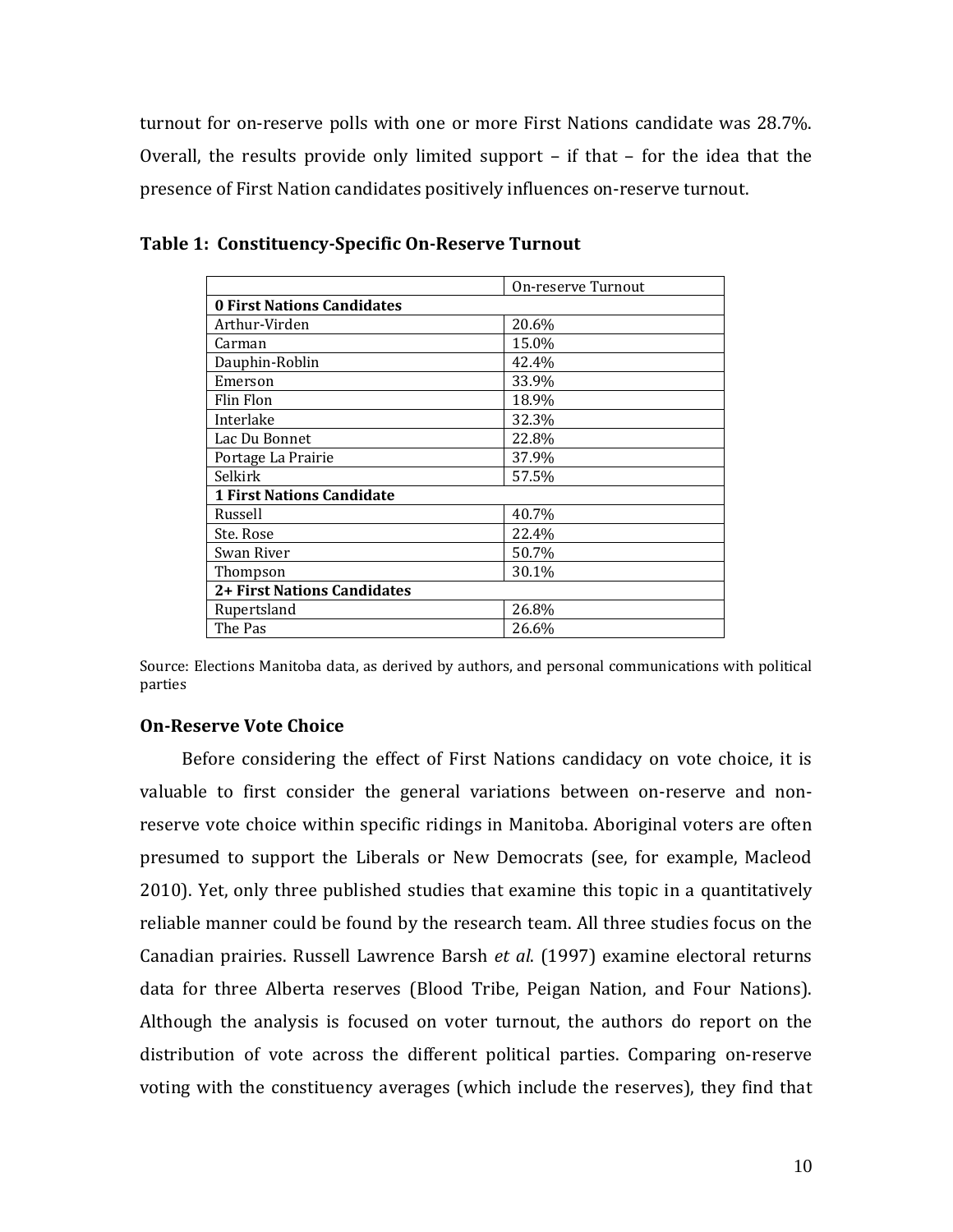on-reserve voters are less supportive of right-of-centre parties and more supportive of the Liberals and NDP. They conclude that First Nation voters on three Alberta reserves were "to the [l]eft relative to their neighbors." Given that the analysis compares on-reserve voters to the full constituency, rather than to the non-reserve population, the on-reserve and non-reserve differences are likely understated.

James Pitsula's (2001) historical analysis of First Nations engagement in Saskatchewan politics includes a brief discussion of on-reserve provincial voting between 1967 and 1995. He reports that while the Liberals enjoyed the plurality of on-reserve support between 1967 and 1975, "[f]rom 1978 onward the Indian vote moved strongly to the NDP" (Pitsula 2001, 365). In the five elections in the 1978 to 1995 period, the NDP received over  $50\%$  of the on-reserve vote – and over 80% of the on-reserve vote in the  $1991$  election. Pitsula suggests that the on-reserve support may relate to the party's efforts to reach out to the Aboriginal community: "The NDP, under [Woodrow] Lloyd and [Allan] Blakeney, was the first party to recognize and support the Federation of Saskatchewan Indian Nations, and that relationship appears to have continued in the Romanow era" (2001, 365). Pitsula's analysis does not compare the on-reserve vote to the non-reserve vote, therefore he is unable to comment on the degree to which the on-reserve differed with the broader provincial vote.

Because of his focus on Manitoba on-reserve voting, it is worthwhile exploring in some detail Michael Kinnear's analysis (2003) regarding on-reserve electoral behaviours in both federal and provincial elections from 1960 to 2000. While he more closely examines turnout rather than vote choice, the presentation of his data allows readers to obtain an overview of on-reserve voting patterns. At the federal level, he shows that on-reserve First Nations support for the Progressive Conservatives declined over time. With regard to the NDP, on-reserve support leaned towards the party in the federal elections of 1979, 1984, and 1988, then after the 1993 election the NDP finished second to the Liberals. In the 2000 federal election, the last for which he provides figures, he reports that  $63.3\%$  of on-reserve voters supported the Liberals, 28.4% supported the NDP, and 2.5% supported the PCs (with his results excluding Reform Party or Canadian Alliance federal voting).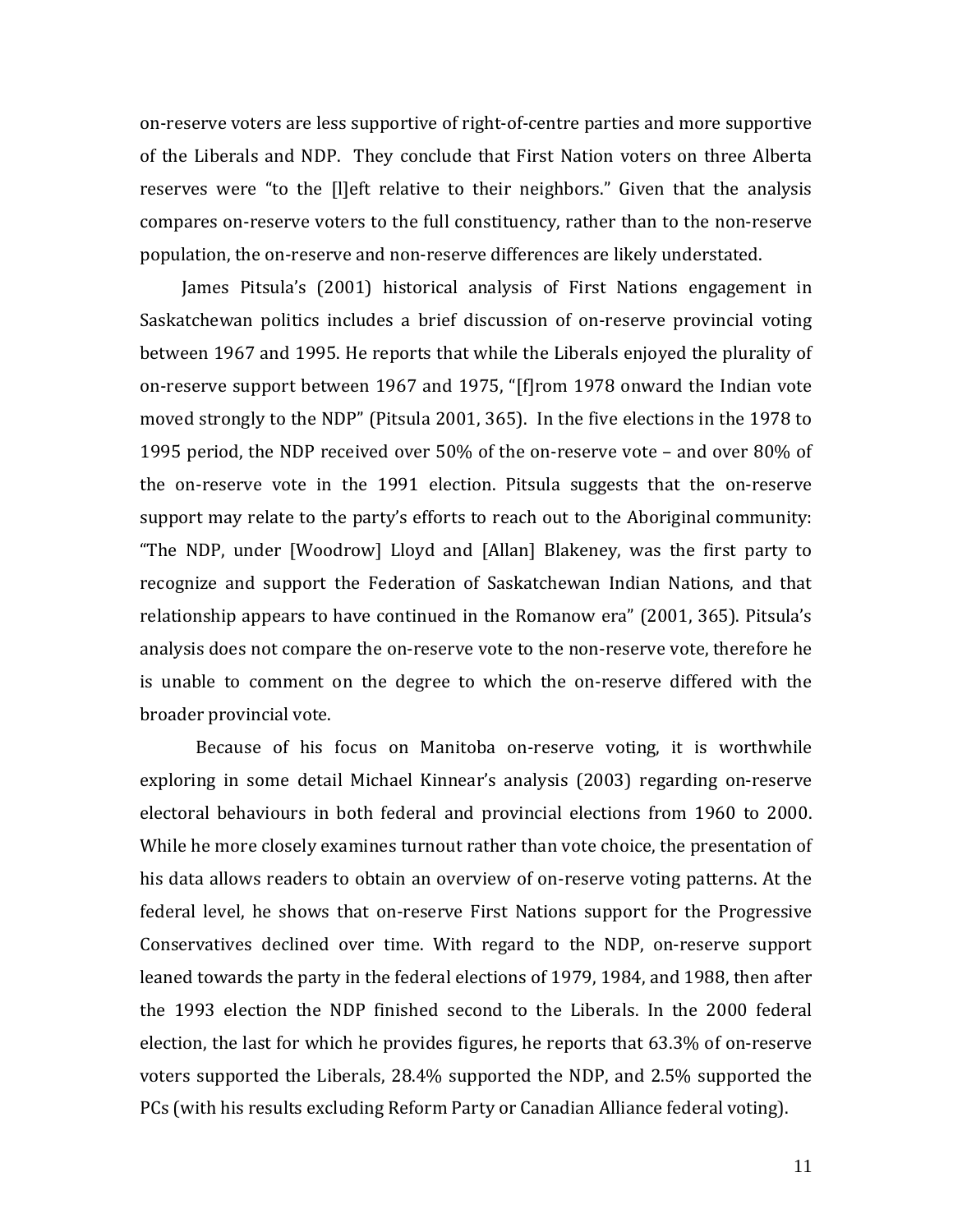Turning to the provincial level, Kinnear also finds that provincial PC onreserve support declined over time, from a high of  $36.8\%$  in the 1969 election to 6.0% in the 2003 election. His data show that on-reserve NDP support in 1969 (the year of the NDP breakthrough in winning its first provincial election) was 28.8% eight percentage points below the on-reserve PC support. However, on-reserve NDP support rose in the 1970s, reaching a staggering figure of  $79.8\%$  in 1981; between 1986 and 2003, NDP ranged from a low of 56.5% in 1988 to a high of 83.1% in 2003. In total, on-reserve NDP support was above  $50\%$  for eight out of ten provincial elections between 1969 and 2003, and above 70% for four out of ten. Overall, Kinnear's figures show that, after rising in the 1970s, on-reserve support for the provincial NDP has been consistently strong, although on-reserve support for the provincial NDP has not necessarily translated into on-reserve support for the federal NDP. Like Pitsula, Kinnear does not contrast the on-reserve vote to the nonreserve vote.

Together, these three studies suggest that on-reserve voters, at least on the prairies, tend to favour left-of-centre or centrist parties, or at least tend to disfavour right-of-centre parties. What remains unknown, however, is the extent to which onreserve vote choices are similar to, or distinct from, non-reserve voting. The Saskatchewan and Manitoba studies discussed above do not present non-reserve comparisons, while the Alberta study only compares on-reserve voting with the constituency average (thereby blending on-reserve and non-reserve voters into the latter category).

To what extent can we say that on-reserve voting differs strongly from nonreserve voting (i.e., the general population residing in non-reserve settings)? The first row of Table 2 contrasts on-reserve vote choice (including all 15 constituencies that include reserves) and non-reserve vote choice across the province. Here it is seen that, on average, the on-reserve support for the NDP is almost 20 percentage points higher than the non-reserve support, and that on-reserve support for the PCs is almost 17 percentage points below the non-reserve support. These data support the notion that on-reserve voters are more supportive of the NDP than the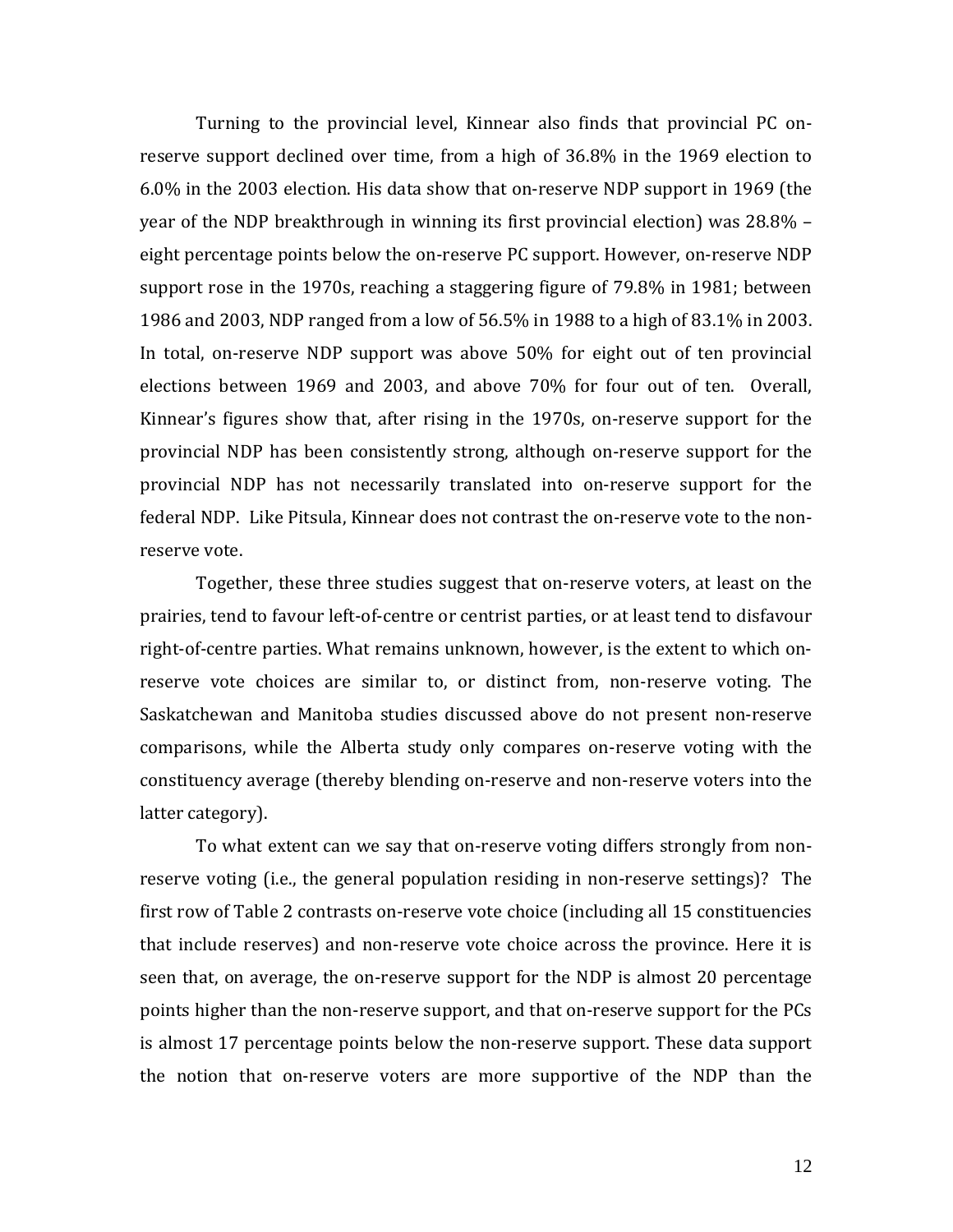Progressive Conservatives. On-reserve voters do not differ from non-reserve voters with respect to support for the Liberals.

|                    |       | <b>NDP</b> |         | <b>PC</b> |                 |         | <b>Liberal</b> |            |        |
|--------------------|-------|------------|---------|-----------|-----------------|---------|----------------|------------|--------|
| <b>Riding</b>      | On    | <b>Non</b> | Diff    | On        | <b>Non</b>      | Diff    | On             | <b>Non</b> | Diff   |
| Provincial         | 66.36 | 47.37      | 18.99   | 21.42     | 38.04           | (16.62) | 11.72          | 12.34      | (0.62) |
| Average            |       |            |         |           |                 |         |                |            |        |
| Arthur-Virden      | 82.88 | 29.57      | 53.31   | 4.11      | 65.07           | (60.96) | 12.33          | 4.96       | 7.37   |
| Carman             | 62.93 | 20.97      | 41.96   | 7.76      | 58.85           | (51.09) | 29.31          | 19.32      | 9.99   |
| Dauphin-Roblin     | 61.43 | 53.43      | 8.00    | 24.29     | 41.50           | (17.21) | 14.29          | 4.80       | 9.49   |
| Emerson            | 50.00 | 20.55      | 29.45   | 25.71     | 60.35           | (34.64) | 23.57          | 18.17      | 5.40   |
| Flin Flon          | 78.03 | 76.48      | 1.55    |           | No PC candidate |         | 20.71          | 22.43      | (1.72) |
| Interlake          | 90.06 | 54.22      | 35.84   | 3.21      | 41.19           | (37.98) | 6.63           | 4.18       | 2.45   |
| Lac Du Bonnet      | 60.71 | 32.57      | 28.14   | 9.64      | 60.54           | (50.9)  | 29.29          | 6.57       | 22.72  |
| Portage La Prairie | 52.78 | 42.18      | 10.60   | 44.44     | 48.13           | (3.69)  | 2.78           | 9.29       | (6.51) |
| Rupertsland        | 47.90 | 72.57      | (24.67) | 47.23     | 19.77           | 27.46   | 4.45           | 7.26       | (2.81) |
| Russell            | 31.73 | 33.58      | (1.85)  | 25.10     | 60.82           | (35.72) | 42.97          | 5.03       | 37.67  |
| Selkirk            | 88.35 | 54.84      | 33.51   | 4.85      | 35.96           | (31.11) | 5.83           | 8.52       | (2.69) |
| Ste. Rose          | 89.04 | 28.67      | 60.37   | 2.91      | 63.30           | (60.39) | 7.61           | 7.61       | 0.00   |
| Swan River         | 89.95 | 55.73      | 34.22   | 2.69      | 40.19           | (37.50) | 7.00           | 3.70       | 3.30   |
| The Pas            | 68.66 | 68.05      | 0.61    | 26.55     | 17.67           | 8.88    | 4.12           | 13.36      | (9.24) |
| Thompson           | 66.50 | 74.64      | (8.14)  | 2.13      | 11.43           | (9.30)  | 30.71          | 13.30      | 17.41  |

**Table 2: On- and Non-Reserve Voting** 

Source: Elections Manitoba data, as derived by authors

Although there are variations between the 15 provincial ridings in Manitoba that contain First Nations reserves, these patterns generally hold across constituencies. Looking first at NDP voting, it is found that in ten of the 15 ridings, on-reserve voters were considerably more likely than non-reserve voters to vote for the NDP, with the difference in the ten ridings ranging from eight percentage points up to 53 percentage points. In three of the remaining five ridings, the difference was less than two percentage points, while in the final two ridings, Rupertsland and Thompson, on-reserve voters were actually less likely than non-reserve voters to vote for the NDP. (This result may have been influenced by the presence of First Nations candidates running for other parties in both ridings, as discussed later in this paper.)

The higher on-reserve vote for the NDP is paralleled with lower levels of onreserve support for the PCs. In 11 of the  $14$  ridings in which there were PC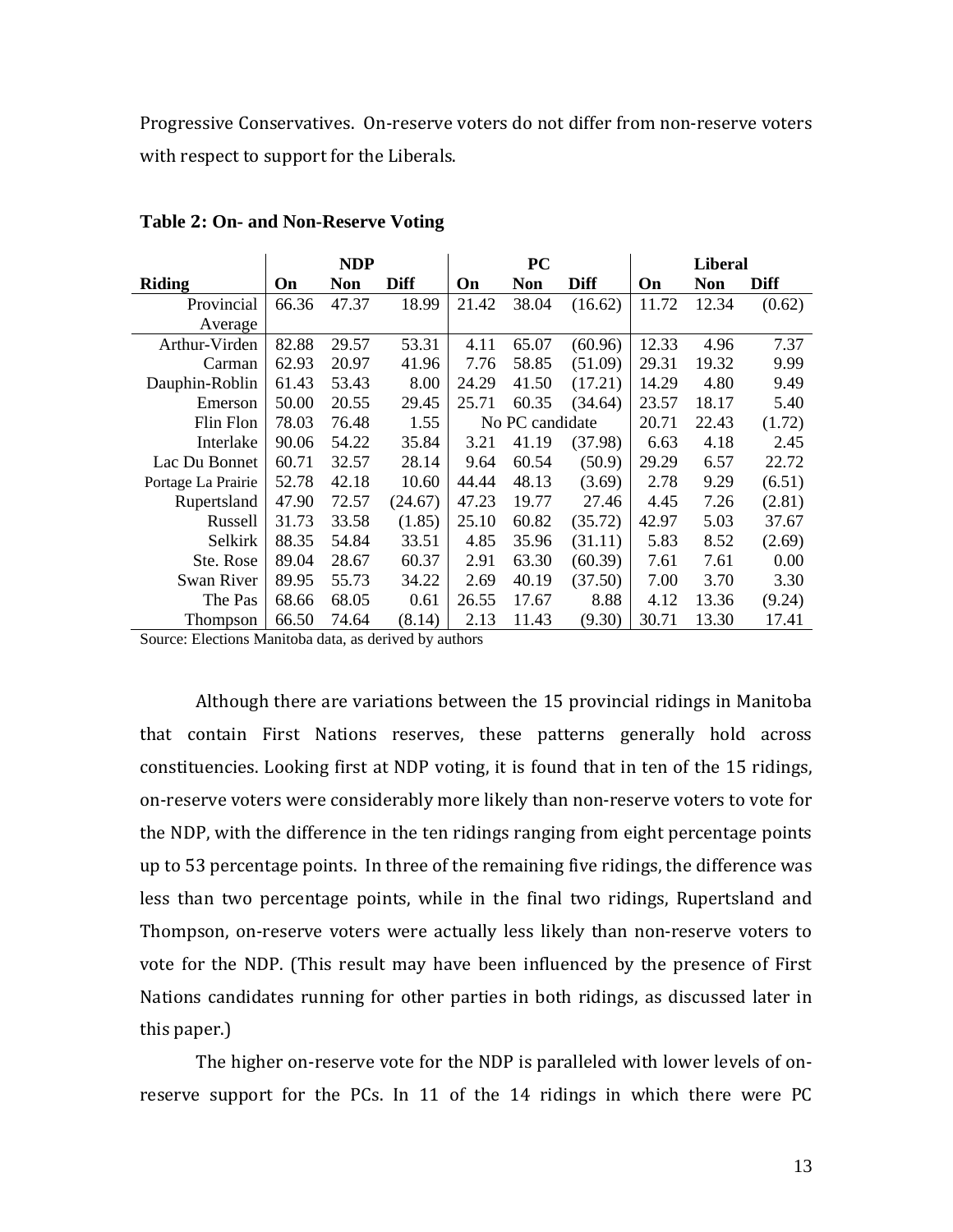candidates (the PCs were absent in Flin Flon), on-reserve voters were considerably less likely than non-reserve voters to vote for the PCs, with the difference ranging from nine to over 60 percentage points. In one riding (Portage la Prairie), the difference was less than four percentage points, while in two ridings with PC Aboriginal candidates, the northern ridings of Rupertsland and The Pas, on-reserve voters were more supportive of the PCs than were non-reserve voters.

On- and non-reserve voting differences are also found with respect to the Liberal Party. In seven ridings of the 15 ridings, on-reserve voters were more likely than non-reserve voters to support the Liberals, with differences ranging from five to almost 38 percentage points. In six ridings, the differences were less than five percentage points. In two ridings, on-reserve voters were less likely to support the Liberals, with differences ranging from seven to nine percentage points.

Overall, the electoral returns data provided here demonstrate the existence of on- and non-reserve voting differences, with most ridings showing that onreserve voters are more supportive for the NDP and less supportive of the PCs when compared to non-reserve voters.

#### **First Nations Candidacy and On‐Reserve Vote Choice**

When a party puts forward a First Nations candidate, does this affect the choice of First Nations on-reserve voters? There does appear to be some support for this possibility. Looking at the individual constituencies in which there are both First Nations candidates and on-reserve polls, Table 3 shows that of the four constituencies with only one First Nations candidate, in all but one instance (Swan River), the party with the First Nations candidate increased its on-reserve support relative to its party's provincial on-reserve average. In the three contests with more than one First Nations candidate, vote splitting inevitably occurred. Here it is notable that, in the two constituencies to feature First Nations PC candidates, The Pas and Rupertsland, the PCs increased their on-reserve support relative to the PCs' provincial on-reserve average; while the increase was modest in The Pas, it was considerable in Rupertsland. Overall, these data suggest that running a First Nations candidate increases a party's electoral fortunes in the on-reserve polls when no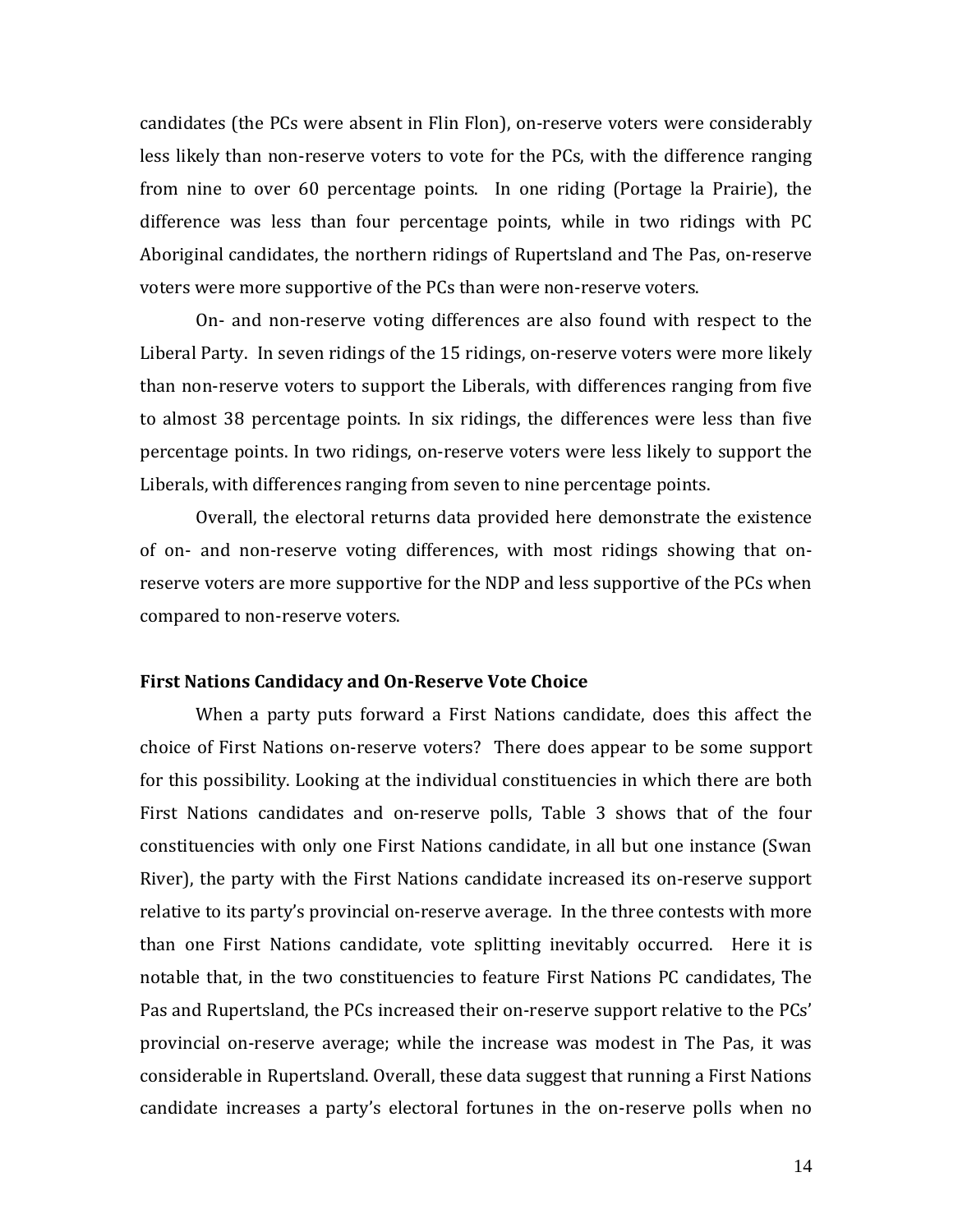other First Nations candidate is present. Additionally, the limited data available suggest that running a First Nations candidate may increase the PC party's onreserve support, even in the presence of other First Nations candidates.

|                                    | Candidate        | $On-$<br>reserve<br>(%) | Party<br>Average<br><b>On-Reserve</b><br><b>Support</b><br>(%) | Diff.   |  |  |  |  |  |  |
|------------------------------------|------------------|-------------------------|----------------------------------------------------------------|---------|--|--|--|--|--|--|
| <b>One Aboriginal Candidate</b>    |                  |                         |                                                                |         |  |  |  |  |  |  |
| Russell - Liberal                  | Clarice Wilson   | 42.97                   | 11.72                                                          | 31.25   |  |  |  |  |  |  |
| Ste. Rose - NDP                    | Denise Harder    | 89.04                   | 66.36                                                          | 22.68   |  |  |  |  |  |  |
| Swan River – Liberal               | Spence<br>Niomi  | 7.00                    |                                                                |         |  |  |  |  |  |  |
|                                    | Pranteau         |                         | 11.72                                                          | (4.72)  |  |  |  |  |  |  |
| Thompson - Liberal                 | Kenny M. Braun   | 30.71                   | 11.72                                                          | 18.98   |  |  |  |  |  |  |
| <b>Two Aboriginal Candidates</b>   |                  |                         |                                                                |         |  |  |  |  |  |  |
| The Pas - NDP                      | Oscar Lathlin    | 68.66                   | 66.36                                                          | 2.30    |  |  |  |  |  |  |
| The Pas - PC                       | George Muswaggon | 26.55                   | 21.42                                                          | 5.13    |  |  |  |  |  |  |
| <b>Three Aboriginal Candidates</b> |                  |                         |                                                                |         |  |  |  |  |  |  |
| Rupertsland - Liberal              | Earl Fontaine    | 4.45                    | 11.72                                                          | (7.28)  |  |  |  |  |  |  |
| Rupertsland - NDP                  | Eric Robinson    | 47.90                   | 66.36                                                          | (18.46) |  |  |  |  |  |  |
| Rupertsland - PC                   | David Harper     | 47.23                   | 21.42                                                          | 25.81   |  |  |  |  |  |  |

**Table 3: Party Support and First Nations Candidacy**

Source: Elections Manitoba data, as derived by authors

## **Conclusion**

As stated at the outset, the data presented here are intended to serve as a small step towards further discussions about on-reserve voting patterns and how the presence of First Nations candidates might influence voting behaviour. We found strong variations between on-reserve voting preferences when compared to the general population within non-reserve settings. With regard to the direct effect of candidacy and affinity voting, a key challenge faced by researchers is the limited number of cases for study; that is, the small number of ridings with First Nations candidates, as well as the fact that electoral returns analysis can only be applied where there are reserves within the ridings that are contested by First Nations candidates. The findings put forward here should be pursued further in other provinces and in the federal context to provide a larger number of cases for studying and to provide a comparative context for the findings.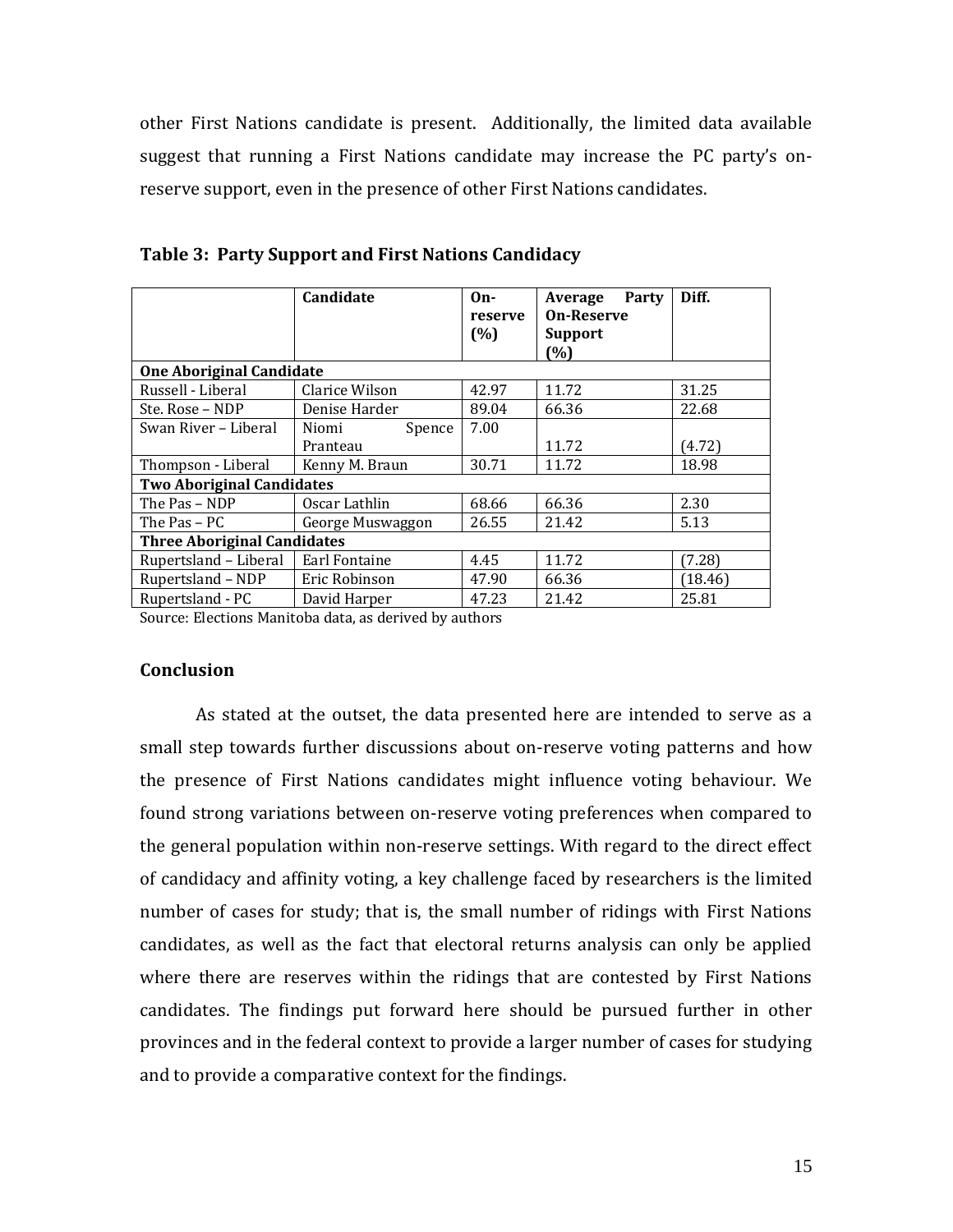Our findings suggest that the presence of First Nations candidates has limited influence on on-reserve voter turnout, but may positively influence on-reserve support for parties that nominate Aboriginal candidates. While the findings indicate that there may be a relationship *between* Aboriginal candidacy and voting behaviour, at this stage the data are silent regarding *why* this happens. Future empirical research is required for questions regarding what shapes voter preferences among First Nations voters: To what extent do First Nations political elites mobilize First Nations voters when there are First Nations candidates? How do voters become informed about the identity of the candidates for whom they vote? How important is First Nations identity to voting for First Nations candidates? What role do kinship networks play in transmission of political information and in mobilization of voters? And to what extent is First Nations political mobilization the same as, or distinctive from, ethnic and other group based political mobilization? Qualitative research could be used to explore the answers to these questions in addition to quantitative approaches.

Aboriginal Canadians face significant social and economic challenges, but also continue to build an expanding, though less well-known, legacy of success stories in new governance arrangements, economic enterprises, and post-secondary educational achievement. Aboriginal Canadians are the fastest growing population in a number of ridings in Canada and their votes have the potential to help determine which party forms government or not. Given the findings in this paper, political parties might wish to find ways to facilitate the successful nomination of Aboriginal candidates. This could involve the recruitment of Aboriginal candidates, financial support, and assistance in contesting nominations.

In recent decades, concerns have been raised about the quality of democracy in Canada; in particular, voter turnout and the representativeness of political institutions have been identified as areas for improvement. If Canada, at both the federal and provincial levels, is to be successful as a modern democratic polity, Aboriginal political participation through voting and standing for elected office must be strengthened. As the past federal election demonstrated, the results are worth the effort. The overwhelmingly positive reaction from Inuit, First Nations, and Metis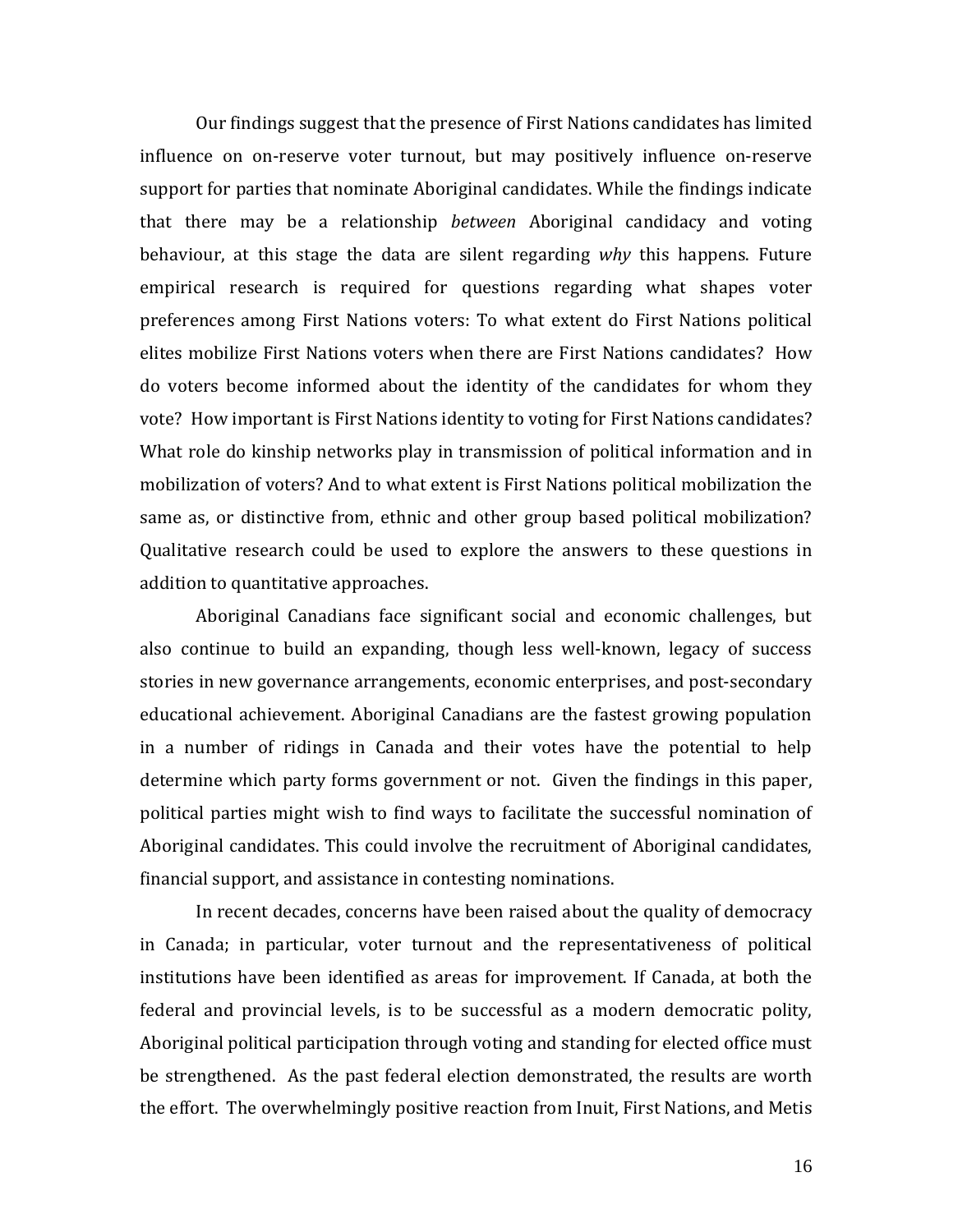leaders across Canada about the record number of Aboriginal MPs who were elected and the ensuing record number of Aboriginal cabinet ministers who were appointed should be seen as a very positive signal that Canadian political institutions do matter to Aboriginal Canadians. Perhaps the elimination of the 'democratic deficit' in Canada should first start with Canada's First Peoples.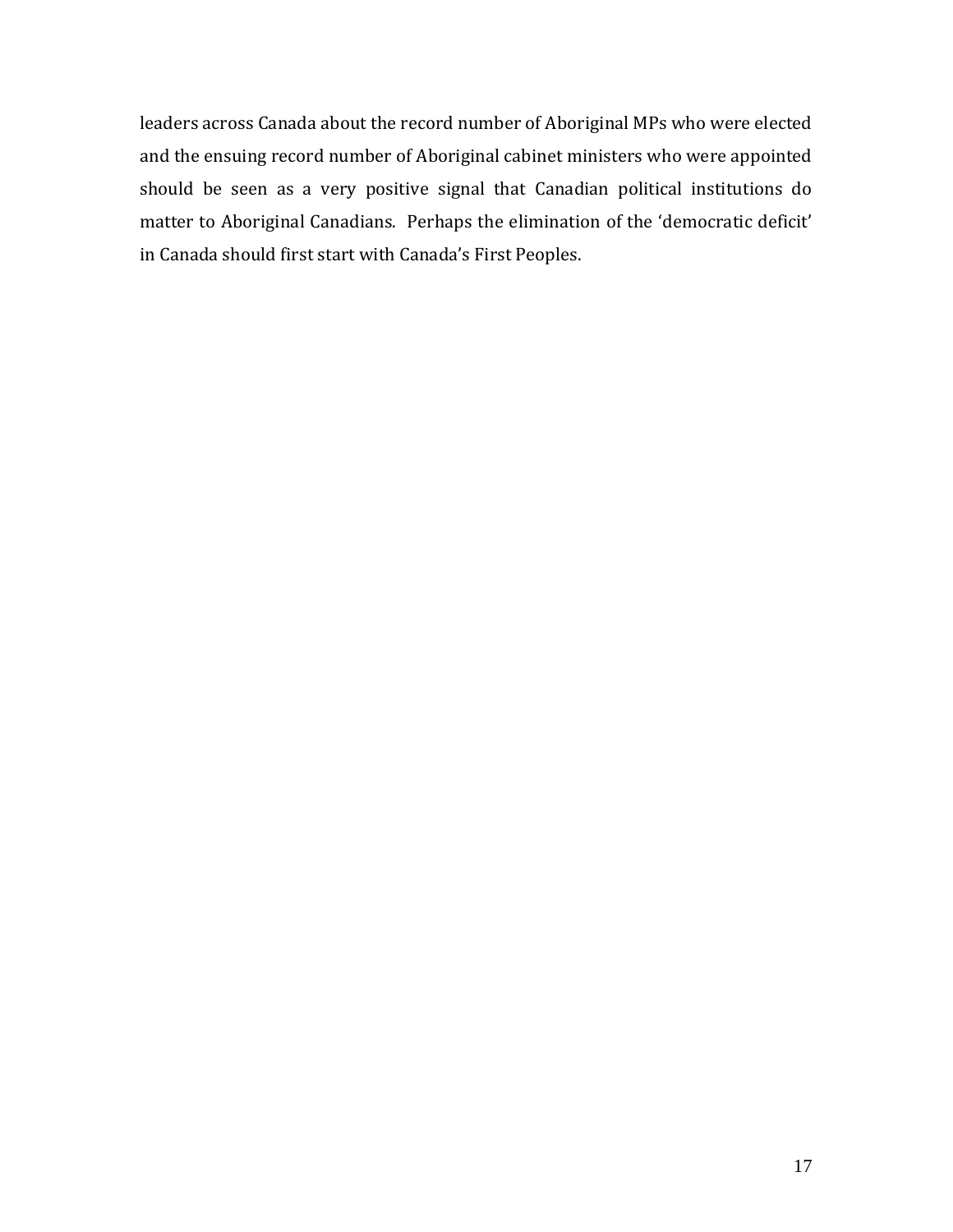## **Bibliography**

- Adams, Christopher. 2008. *Politics in Manitoba: Parties, Leaders and Voters*. Winnipeg: University of Manitoba Press.
- Adams, Christopher. 2007. "Elections in Manitoba." The *Encyclopedia of Manitoba.* In Ingeborg Boyens (ed.), Winnipeg: Great Plains Publishing, 250-253.
- Alfred, Taiaiake, and Jeff Corntassel. 2005. "Being Indigenous: Resurgences Against Contemporary Colonialism." *Government and Opposition* 40: 597‐614.
- Alfred, Taiaiake, Brock Pitawanakwat, and Jackie Price. 2007. *The Meaning of Political Participation for Indigenous Youth: Charting the Course for Youth Civic and Political Participation.* Ottawa: Canadian Policy Research Networks.
- Barsh, Russell Lawrence, Michelle Fraser, Faye Morning Bull, Toby Provost, and Kirby Smith. 1997. "The Prairie Indian Vote in Canadian Politics 1965-1993: A Critical Case Study from Alberta." *Great Plains Research: A Journal of Natural and Social Sciences.* 7: 3‐26.
- Bashevkin, Sylvia. 1993. *Toeing the Lines: Women and Party Politics in English Canada, 2nd Ed*. Toronto: Oxford University Press.
- Bedford, David. 2003. "Aboriginal Voter Participation in Nova Scotia and New Brunswick." *Electoral Insight* 5: 16‐20.
- Bedford, David and Sidney Pobihushchy. 1995. "On-Reserve Status Indian Voter Participation in the Maritimes." Canadian *Journal of Native Studies.* 15: 255-278.
- CBC. 2009. "BC NDP, Liberals woo aboriginal vote." Available at http://www.cbc.ca/canada/bcvotes2009/story/2009/05/10/bc‐aboriginal‐ vote.html, (February. 17, 2010).
- Cuthand, Doug. 2007. "Provincial election won or lost on reserve." Regina Leader *Post*, June 25, 2007.
- Cutler, Fred. 2002. "The Simplest Shortcut of All: Sociodemographic Characteristics and Electoral Choice." *Journal of Politics* 64: 466-490.
- Dalton, Jennifer. 2007. "Alienation and Nationalism: Is It Possible to Increase First Nations Voter Turnout in Ontario?" *Canadian Journal of Native Studies* XXVII: 247‐291.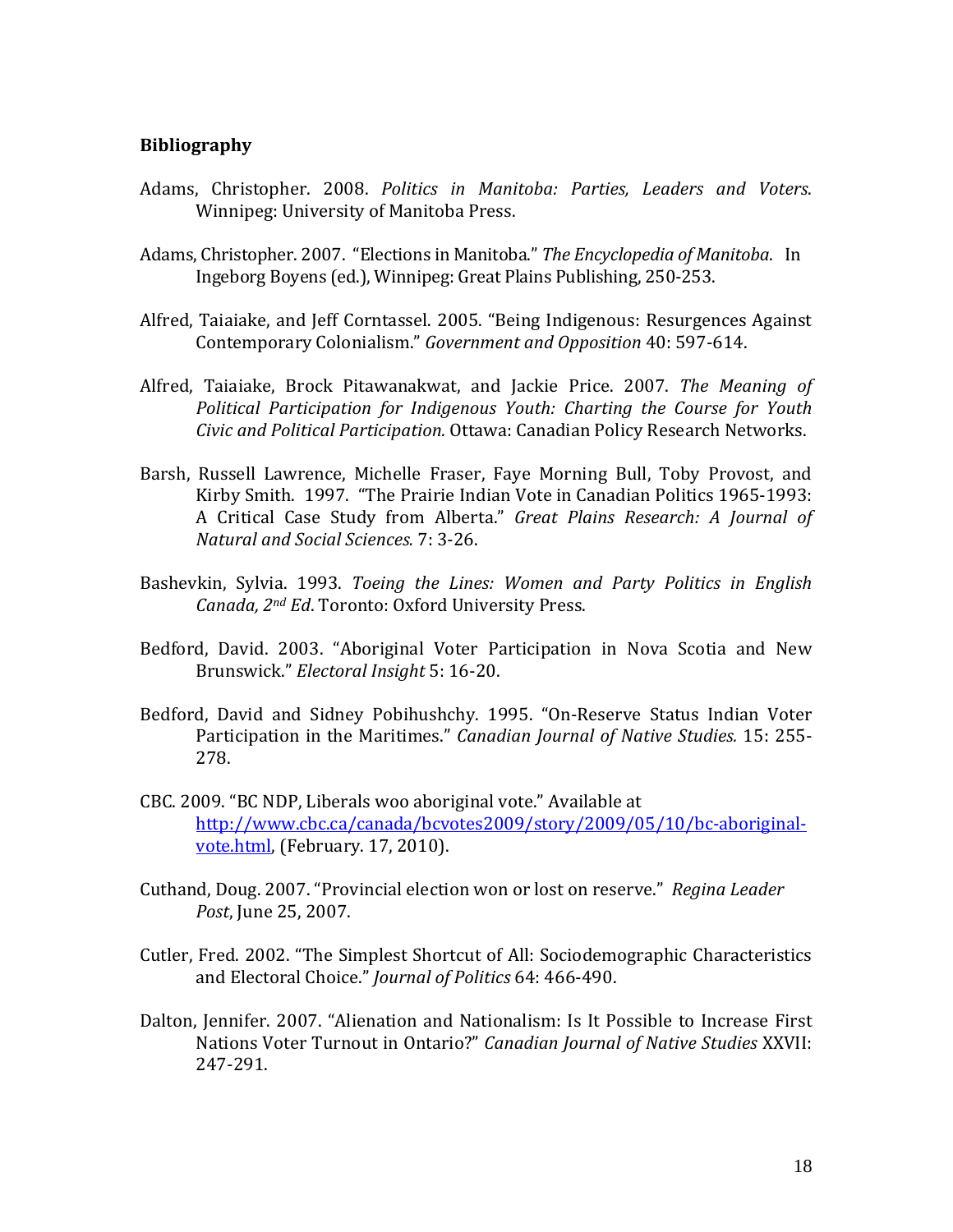- Dolan, Kathleen. 2007. "Is There a "Gender Affinity Effect" in American Politics?: Information, Affect, and Candidate Sex in U.S. House Elections." *Political Research Quarterly* 61: 79‐89.
- Elections Manitoba, "Summary of Election Procedures in Manitoba" in *Statement of Votes for the 39th Provincial General Election, May 22, 2007,* 193‐198.
- Fontaine, Tim. 2011. "An Aboriginal Who's Who of Canada's 2011 Federal Election." *Media Indigena.* April 7, 2011. http://www.mediaindigena.com/timfontaine/issues‐and‐politics/an‐aboriginal‐who%E2%80%99s‐who‐of‐ canadas-2011-federal-election, (May 21, 2011).
- Friesen, Gerry. 1984. *River Road: Essays on Manitoba and Prairie History*. Winnipeg: University of Manitoba Press.
- Gerber, Alan S. and Donald P. Green. 2000. "The Effects of Canvassing, Telephone Calls, and Direct Mail on Voter Turnout: A Field Experiment." American *Political Science Review* 94: 653‐663.
- Gibbins, Roger. 1991. "Electoral Reform and Canada's Aboriginal Population: An Assessment of Aboriginal Electoral Districts." In *Aboriginal Peoples and Electoral Reform in Canada*, ed. Robert A. Milen. Research Studies of the Royal Commission on Electoral Reform and Party Financing, Vol. 9. Toronto: Dundurn.
- Guérin, Daniel. 2003. "Aboriginal Participation in Canadian Federal Elections: Trends and *Implications." Electoral Insight* 5: 10-15.
- Howe, Paul and David Bedford. 2009. *Electoral Participation of Aboriginals in Canada.* Paper prepared for the 2009 Aboriginal Policy Research Conference. Elections Canada.
- Hunter, Anna. 2003. "Aboriginal Representation in Federal Elections." *Electoral Insight* 5: 27‐33.
- Kinnear, Michael. 2003. "The Effect of Expansion of the Franchise on Turnout." *Electoral Insight* 5: 46‐50.
- Ladner, Kiera L. 2003. "Understanding Aboriginal Electoral Participation." *Electoral Insight* 5: 21‐26.
- Ladner, Kiera L. 2008. "*Aysaka'paykinit*: Contesting the Rope Around the Nations' Neck." In *Group Politics and Social Movements in Canada*, ed. Miriam Smith. Toronto: Broadview Press.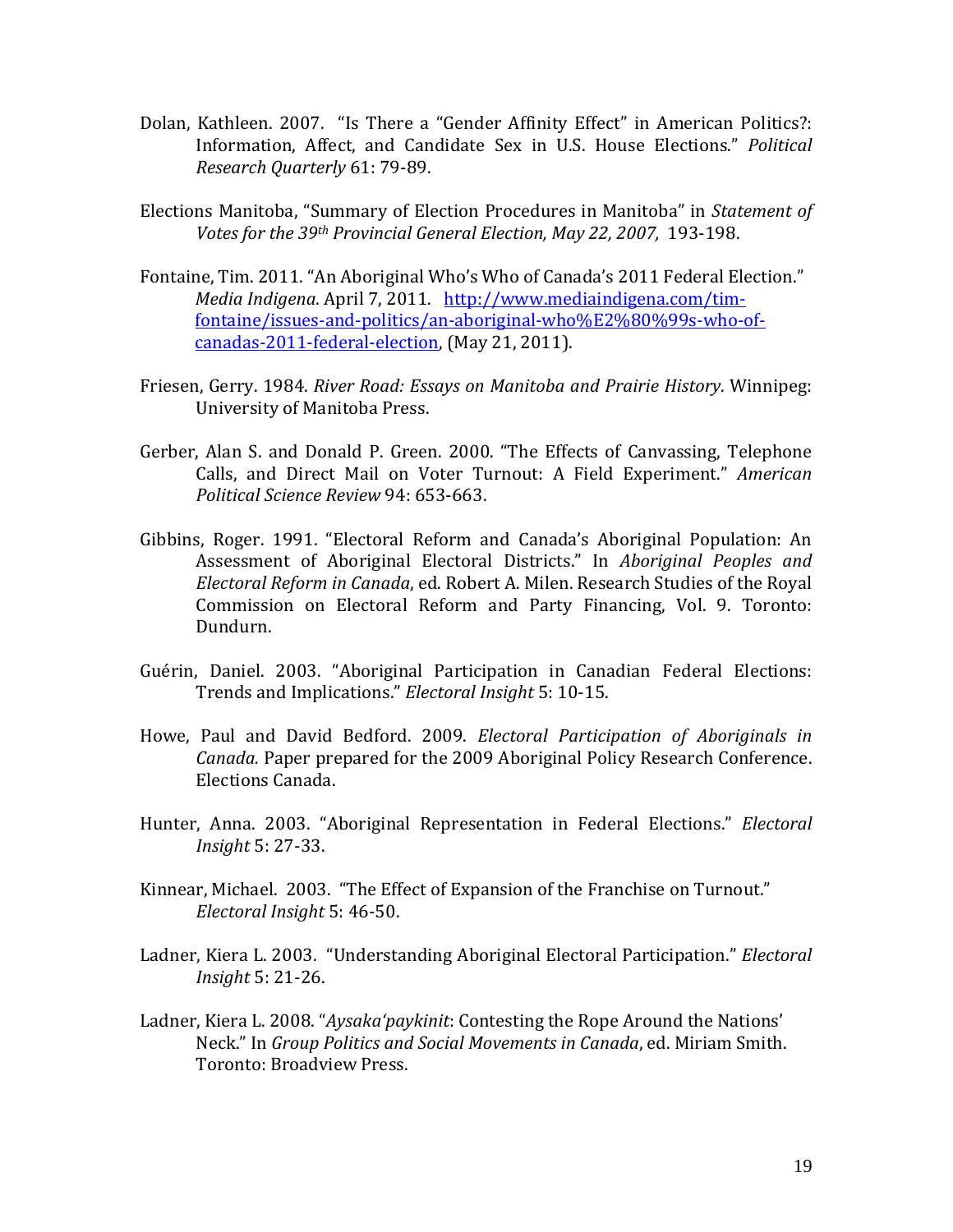- Ladner, Kiera L. and Michael McCrossan. 2007. *The Electoral Participation of* Aboriginal People. Working Paper Series on Electoral Participation and Outreach Practices. Ottawa: Elections Canada.
- Lenski, Gerhard and Jean Lenski. 1982. *Human Societies, 4<sup>th</sup> Ed*. New York: McGraw-Hill.
- Mackie, Marlene 1986. "Socialization" in *Sociology, Third Edition*, ed. Robert Hagedorn. Toronto: Holt, Rinehart and Winston.
- McDermott, Monika L. 1998. "Race and Gender Cues in Low-Information Elections." *Political Research Quarterly* 51: 895‐918.
- Pitsula. Iames M. 2001. "First Nations and Saskatchewan Politics." In Saskatchewan *Politics: Into the Twenty‐First Century,* ed. Howard A. Leeson. Regina: Canadian Plains Research Centre.
- Plutzer, Eric and John F. Zipp. 1996. "Identity Politics, Partisanship, and Voting for Women Candidates." *Public Opinion Quarterly* 60: 30‐57.
- Poelzer, Greg. 1996. "Politics of the Indigenous: Native Self-Government in Canada and Russia Compared," Northern Review, no 15-16, 77-112.
- Probe Research [Scott Mackay]. 2003. *Post Election Analysis: June 2003 Omnibus Results*. Report prepared for the Winnipeg Free Press.
- Rabson, Mia. 2008. 'Support for federal parties even among aboriginals: poll." *Brandon Sun* (Brandon), May 3, 2008.
- Rabson, Mia. 2010. "50 years after Canada's natives given voting rights, turnout levels low." *Winnipeg Free Press* (Winnipeg), March 27, 2010.
- Sampert, Shannon. 2011. "Women in Manitoba Politics: Complacency and Gender Silence." Presentation at the Annual Canadian Political Science Association Meeting, Waterloo, Ontario, May 2011.
- Sawchuk, Joe. 1995. "Anthropology and Canadian Native Political Organizations." In *Anthropology, Public Policy and Native Peoples in Canada*, ed. Noel Dyck and James Waldram. Montreal: McGill-Queen's University Press.
- Smith, Loretta. 2005. "Aboriginal Candidates in the 2004 General Election". *Electoral Insight* 7: 17‐22.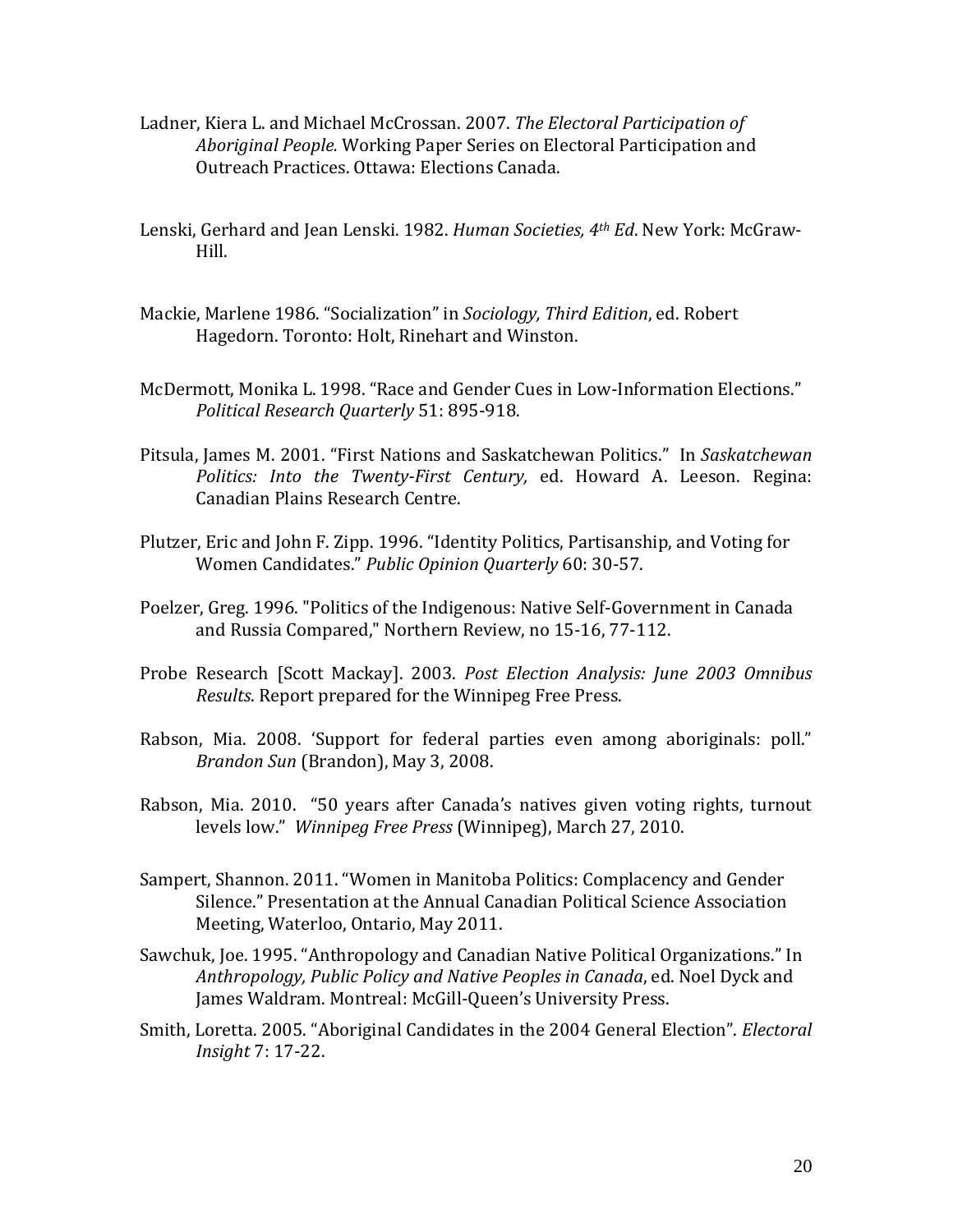- Smith, Loretta. 2006. "Mending Fences: Increasing Aboriginal Representation in Canada." Paper presented to the  $78<sup>th</sup>$  Annual Meeting of the Canadian Political Science Association, York University.
- Wingrove, Josh. 2011. "Record number of aboriginal MPs heading to Ottawa," *Globe and Mail* (Toronto), May 9, 2011. http://m.theglobeandmail.com/news/politics/record-number-of-aboriginalmps-heading-to-ottawa/article2014726/?service=mobile (May 10, 2011).
- Young, Lisa, and Elaine Campbell. 2001. "Women and Political Representation." In *Party Politics in Canada, 8<sup>th</sup> Ed.*, ed. Hugh Thornburn and Alan Whitehorn. Toronto: Prentice-Hall.